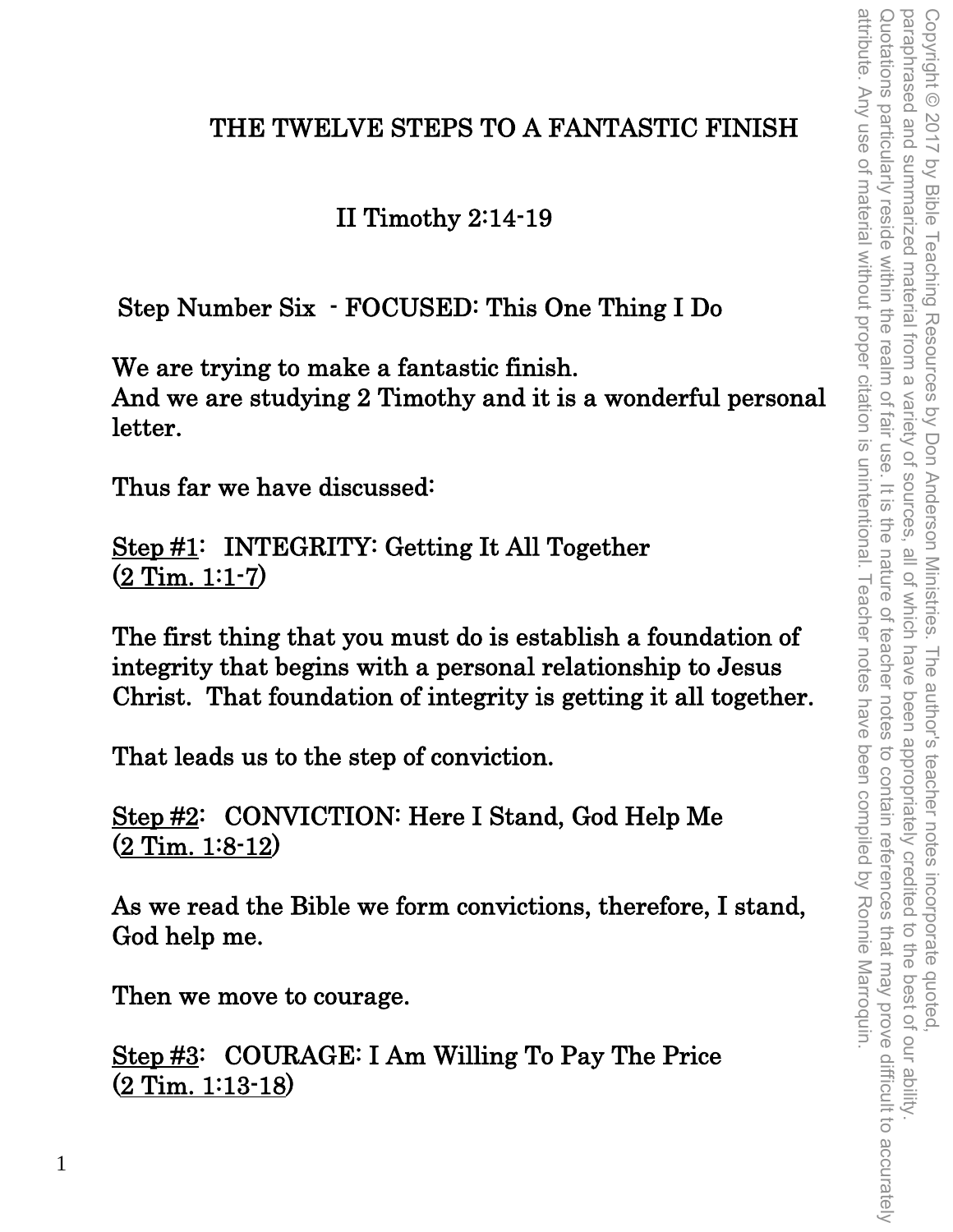I am willing to pay the price for these convictions whatever the cost.

Step #4: LEGACY: What Am I Passing On? – To the next generation. (2 Tim. 2:1-7)

Perseverance last week.

Step #5: PERSEVERANCE: In Single-Minded Steadfastness, I Will Stay The Course (2 Tim. 2:8-13)

Now we come to the most critical one:

Step #6: FOCUSED: This One Thing I Do  $(2$  Tim. 2:14-19)

Our key verse today is verse 15 and if you have ever done an inductive study, you do it with the whole book first before you break it down into parts.

You try to find the key verse to the whole book before you break it down and then you take each study and come up with key verses for the studies.

It just happens that the key verse to the whole book is in today's study as well as being the key verse for this particular study so that makes it very important.

It is the heart of this little epistle.

So we will look at 2 Timothy 2:15 shortly.

Now, when you think about being focused, what comes to your mind?

Here are a few more thoughts to help us:

- 1. Single-minded
- 2. Determined
- 3. Zeroing in on one thing.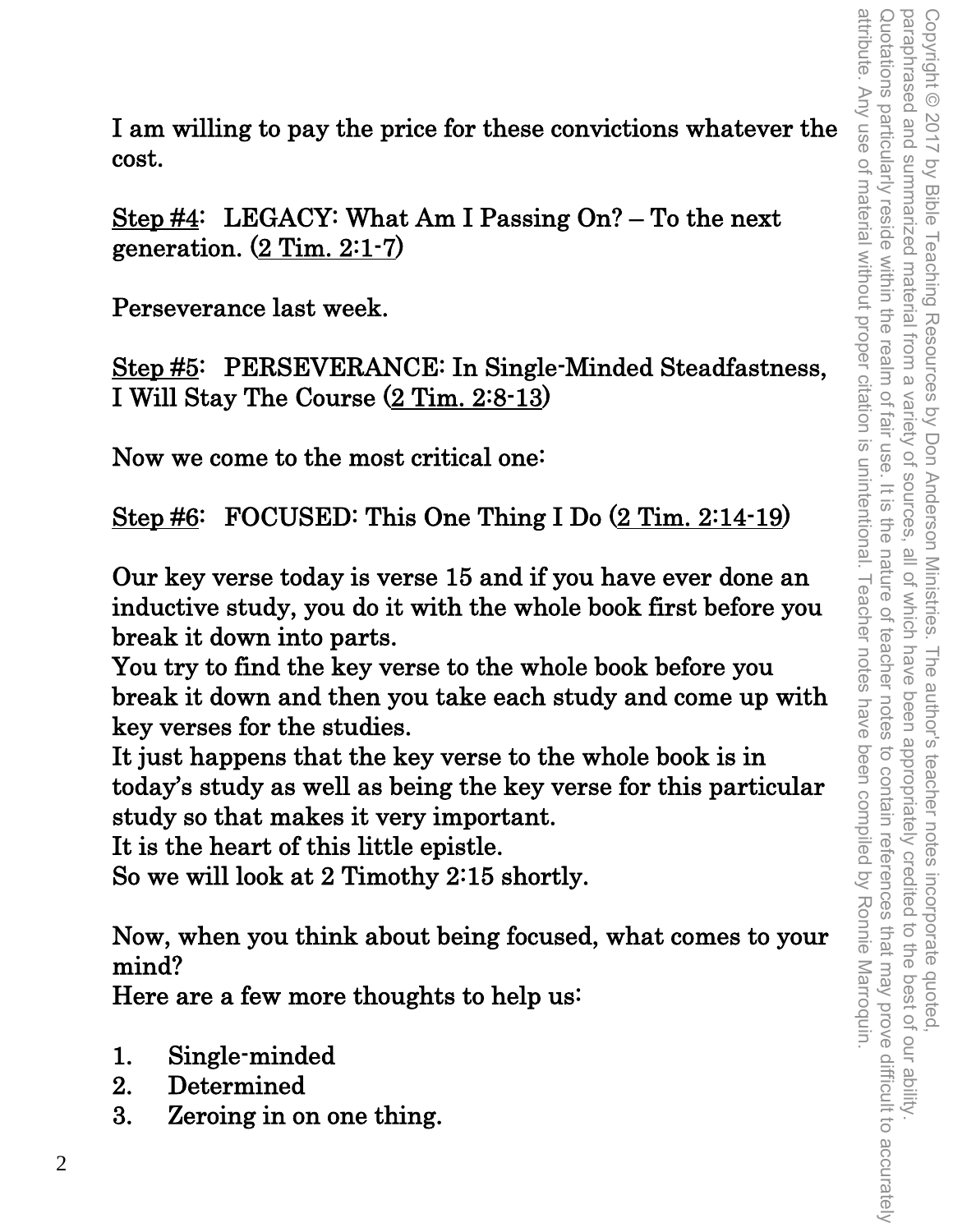You are saying:

- 1. I am fine-tuned
- 2. I am taking aim.

Focus means:

- 1. I am organized.
- 2. I am proceeding toward a definite goal.

Well, I pulled open the computer dictionary and I came up with this definition:

Focused: adjective

- 1. Concentrated: concentrated on a single thing
- 2. Single-minded: single-minded and determined

Yogi Berra said a lot of funny things and this is one of his quotes, "If you don't know where you're going, you will wind up somewhere else."

A lot of Christians are doing that.

When you find yourself late in the game it is really necessary, if you are going to make a fantastic finish,

to narrow everything down.

People resist this.

It is like their relationship with the Lord

is a performance basis.

And if you are getting close to the goal, you want to do a whole lot more late in the game.

And that is not the Biblical principle of a fantastic finish. By now you should know a lot of things you ought not to be spending your time on.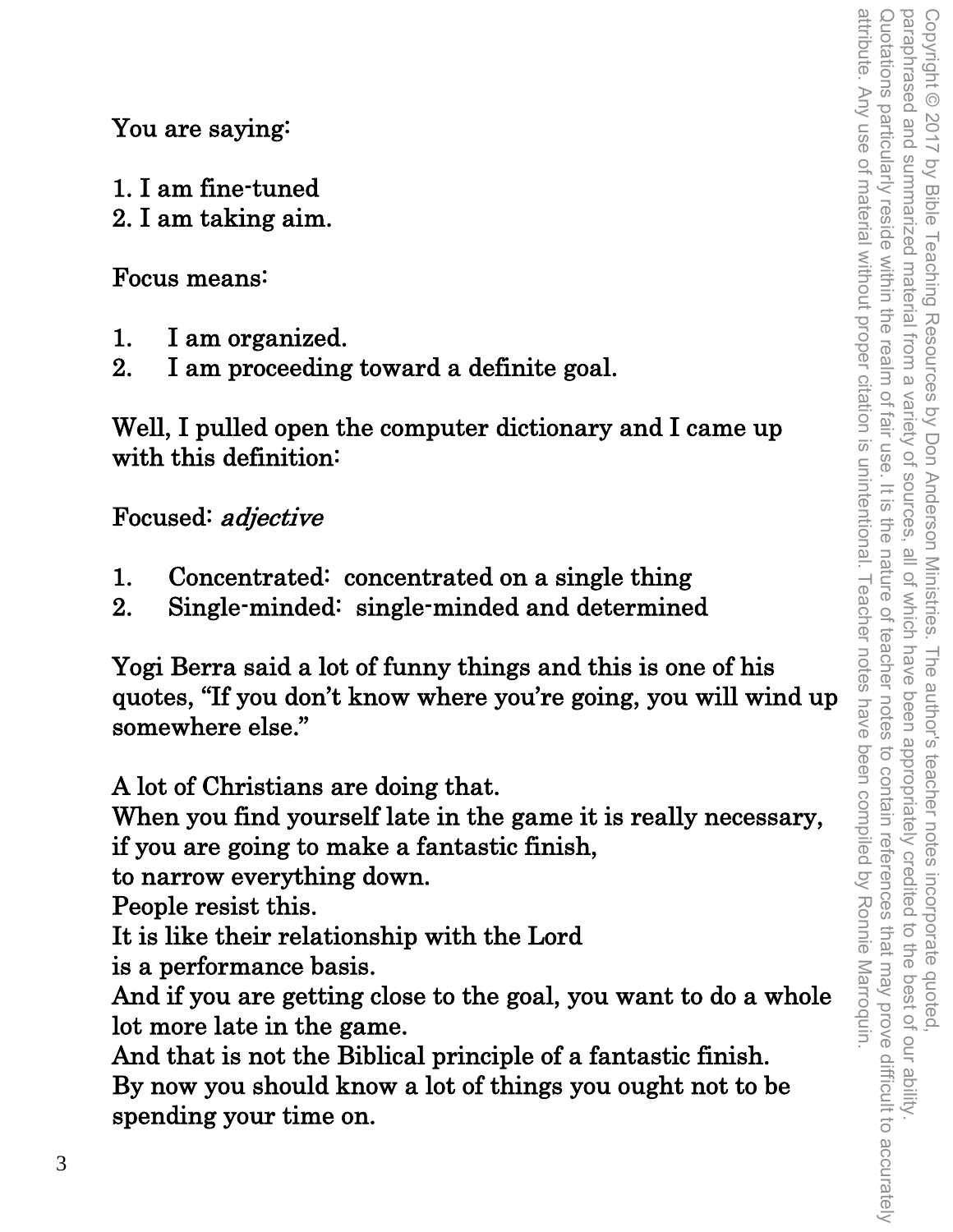And at this stage of the game Paul is saying we ought to be narrowed down to the one thing we are going to do.

Therefore, if we are going to leave a legacy and if we are going to hear

"Well done, thy good and faithful servant,"

it is going to be because we were on track

and we are focused on the one thing.

Henry David Thoreau said, "In the long run men hit only what they aim at." And the secret of this particular study is to become a person who is focused.

Can I give you a couple of verses?

These verses come from Ecclesiastes. This first one I just love. Eccl. 5:20: "He seldom reflects on the days of his life, because God keeps him occupied with gladness of heart." "He seldom reflects on the days of his life because" he is so excited when he gets up in the morning because he is fulfilling his passion. The excitement, the passion, the thrill is there. And I am saying that is possible, and is absolutely necessary,

in view of the fact that we want to make a fantastic finish.

Eccl. 11:10: "So then, banish anxiety from your heart and cast off the troubles of your body, for youth and vigor are meaningless."

Now let me just clarify.

When I am talking about focus today, I am not talking about what was, I am talking about what will be.

The focus is on the future, not on the past.

When you focus on the past you have a pity party over "those were the good old days" and it is not that way anymore.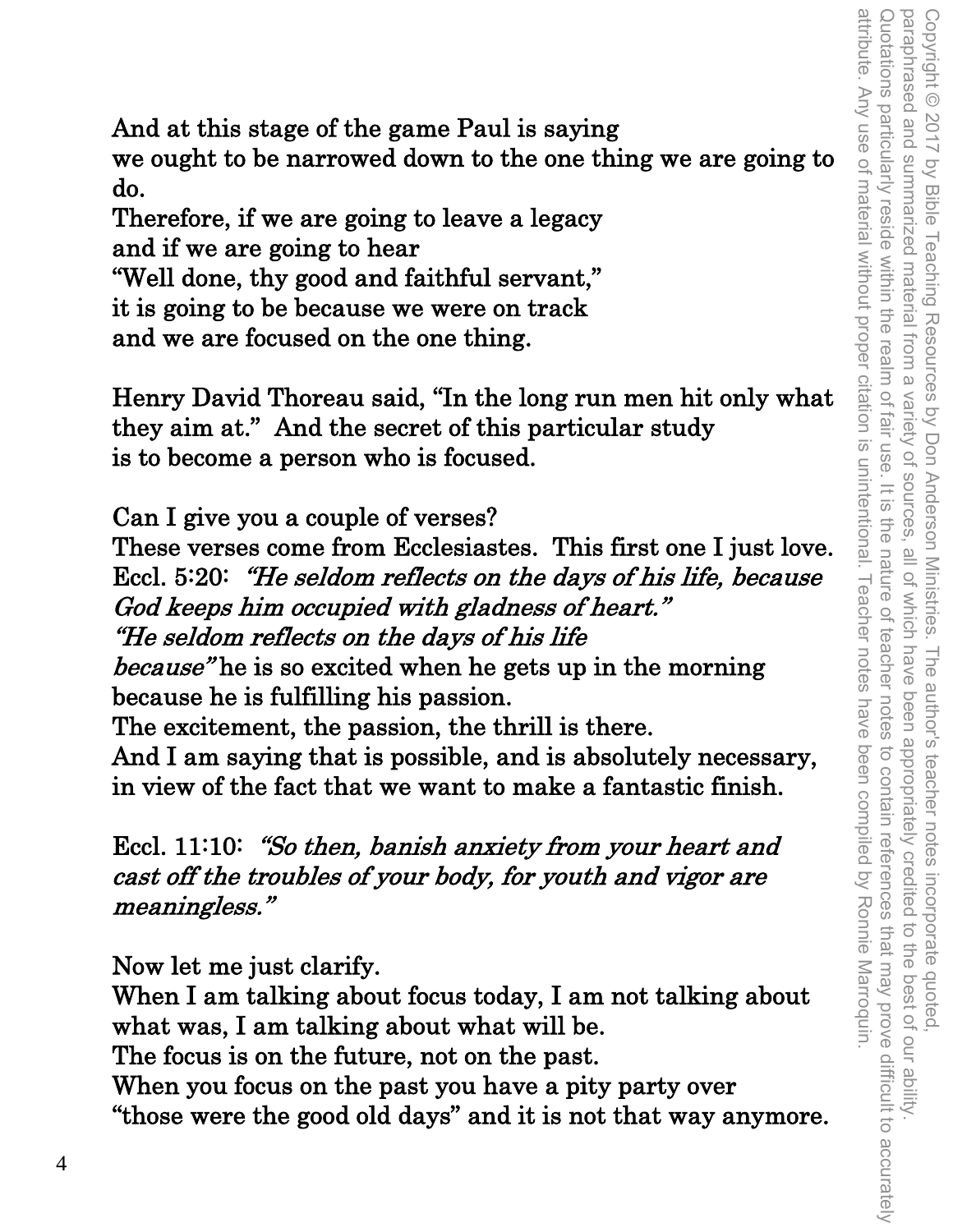Then you focus on the present and you are just trying to keep your head above water.

But when you move your focus toward the future and you get the Father's prospective of what it is going to be like to finish your life and your journey down here, then you are focused where we need to be today. It is focusing on that one thing.

Now are there any illustrations in the Bible of people who are really focused? Nehemiah felt the call of God to build the walls. It took him 52 days to organize the whole thing and they built the walls around Jerusalem.

Let's hit about three or four verses before we get into the text.

The first passage that I want to mention to you is Hebrews 12:1 and 2.

And you're thinking, I know that.

Okay but listen to it in this context.

"Therefore, since we have so great a cloud of witnesses surrounding us, let us also lay aside every encumbrance, and the sin which so easily entangles us."

What is the writer saying?

"Laying aside every encumbrance" is the stuff you are weighted down with that you ought to strip away

and say no.

Or cut it out of your life because it is a habit that does not fit your focus.

And you say, "hey that has to go, that is an *encumbrance*." And, along with that, the sin in your life

that the Spirit of God convicts you about,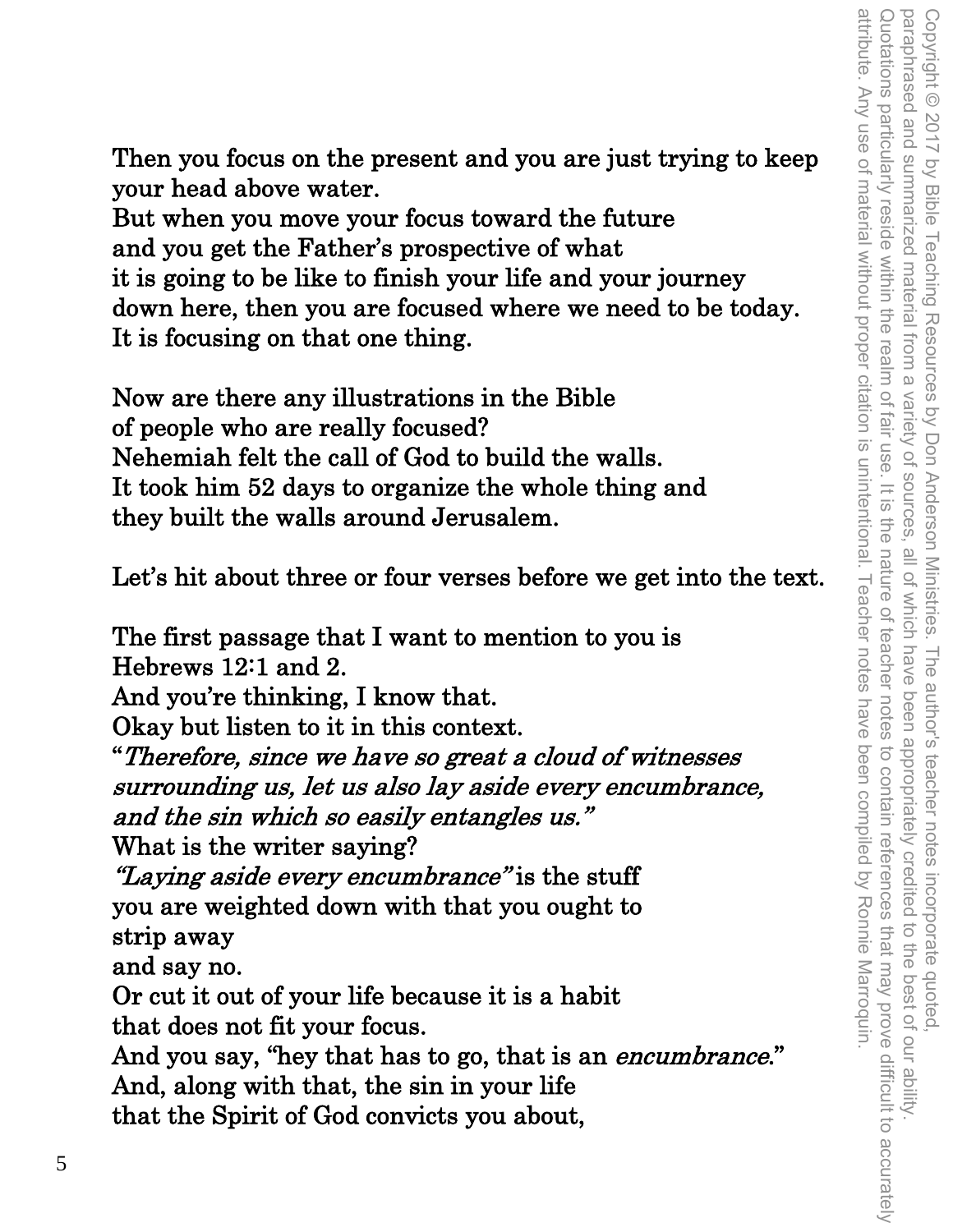attribute. Any use of material without proper citation is unintentional. Teacher notes have been compiled by Ronnie Marroquin Quotations particularly reside within the realm of fair use. It is paraphrased and summarized material from a variety of sources. attribute. Any use of material without proper citation is unintentional. Teacher notes have been compiled by Ronnie Marroquin. Quotations particularly reside within the realm of fair use. It is the nature of teacher notes to contain references that may prove difficult to accurately Copyright © 2017 by Bible Teaching Resources by Don Anderson Ministries. The author's teacher notes incorporate quoted,<br>paraphrased and summarized material from a variety of sources, all of which have been appropriately c paraphrased and summarized material from a variety of sources, all of which have been appropriately credited to the best of our ability. Copyright © 2017 by Bible Teaching Resources by Don Anderson Ministries. The author's teacher notes incorporate quoted, the nature of teacher notes to contain references that may prove difficult to accurately

cut it out, get rid of it then you are ready for a fantastic finish, you are ready to get focused.

Do you remember, that Solomon fell in love with Shulammite and the little book The Song of Solomon is the story of their love diary. When their love begins to blossom and grow you hear a common commitment from the two of them in Song of Solomon 2:15. Do you remember what they said to each other? "Let us catch the foxes, the little foxes that ruin the vineyards, our vineyards that are beginning to bloom." They realized that in their relationship, like everybody's relationship, you have to commit yourself to catching foxes that are going to ruin the relationship and the potential for that relationship and if you do not take the steps to catch the foxes, while this is in bloom you will never have any fruit. And so they are making this commitment and that is what part of this is.

Paul, when he writes to the Philippians, says in Phil. 3:12-14:

"Brethren, I do not regard myself as having laid hold of it yet; but one thing I do:

forgetting what lies behind and reaching forward to what lies ahead."

One more verse. Psalm 27:4:

"One thing I ask of the Lord, this is what I seek: that I may dwell in the house of the Lord all the days of my life, to gaze upon the beauty of the Lord and to seek him in his temple."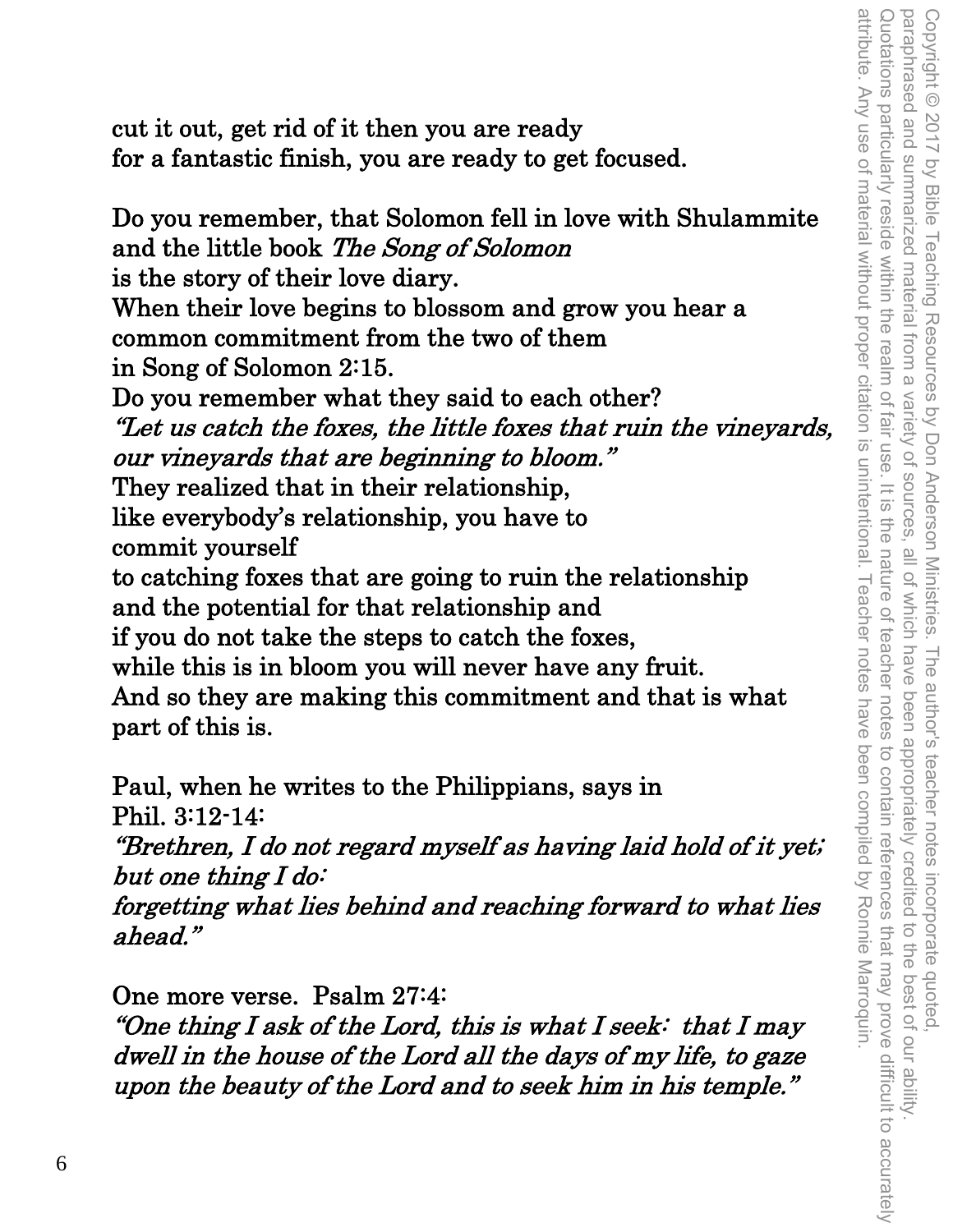I have a question for you.

What is the one thing the Lord desires to accomplish through you, ensuring a fantastic finish?

We need to discover what that is

and then we need to get focused

on the full accomplishment of it.

That will solve so many problems that you and I have with the culture.

The reason it will is because we are focused

on the spiritual things instead of the distractions that the devil puts out there for us.

Dietrich Bonhoeffer died in prison as a result of Hitler German's regime.

And he writes in his letters and papers from prison this great statement,

"The essence of chastity is not the suppression of lust, but the total orientation of one's life toward a goal." Why are

Christian men today struggling everyday with the suppression of trying to maintain chastity in this crummy culture?

It is because they are vulnerable.

They have not focused yet.

Those things will go off of you like water off a duck's back once you get the focus

because you are consumed every day

with pleasing the Lord and doing

what he wants you to do in order to make

a fantastic finish and that is what makes life

so joyful and so sweet.

Now Timothy, you are getting ready to take over.

The old midnight oil is burning in that holding cell. Paul is praying every night, "Timothy, I hope the postman gets this letter to you and you get it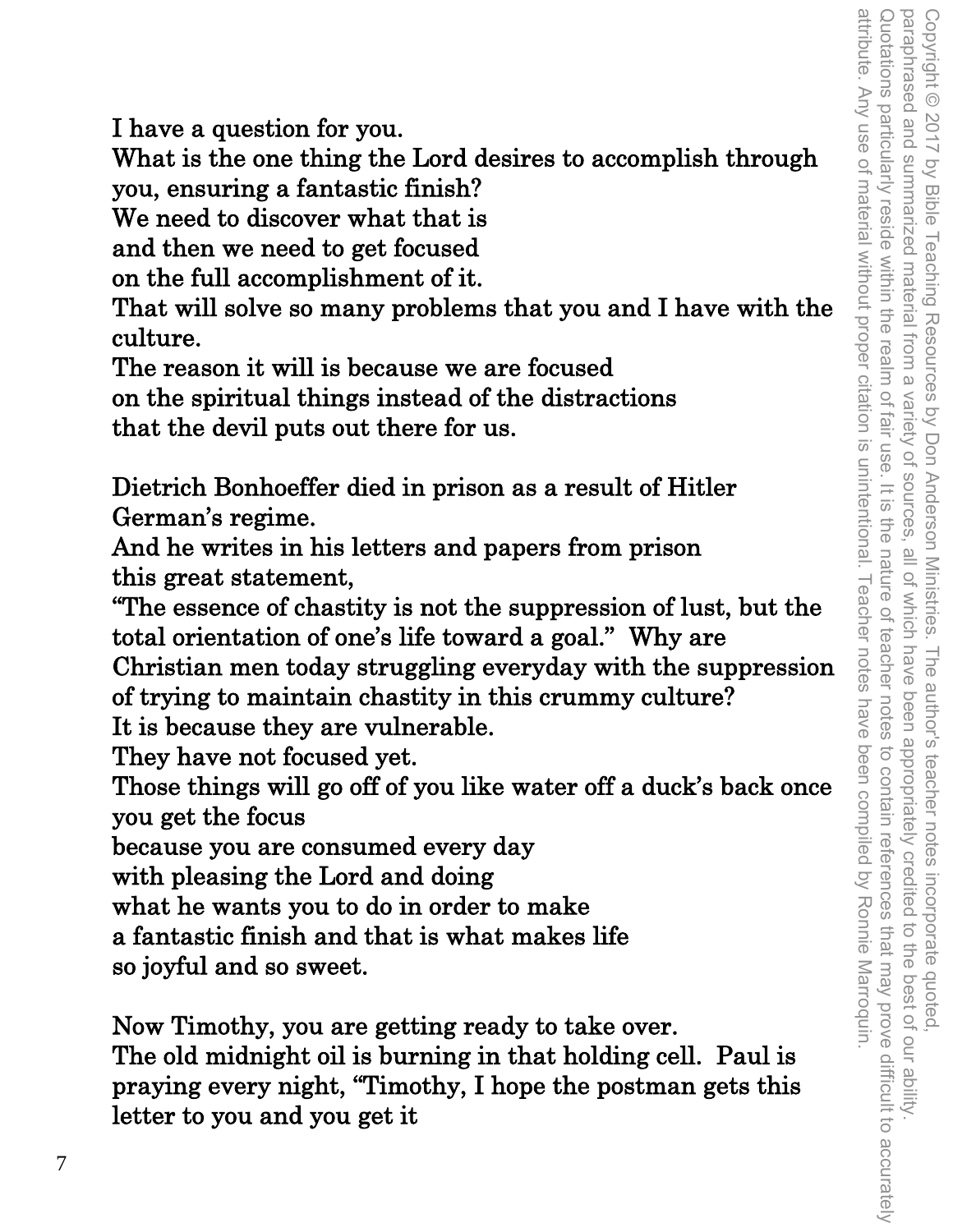attribute. Any use of material without proper citation is unintentional. Teacher notes Quotations particularly reside within the realm of fair use. It is the nature of teacher Copyright © 2017 by Bible Teaching Resources by Don Anderson Ministries. The author's teacher notes incorporate quoted,<br>paraphrased and summarized material from a variety of sources, all of which have been appropriately cr attribute. Any use of material without proper citation is unintentional. Teacher notes have been compiled by Ronnie Marroquin. Quotations particularly reside within the realm of fair use. It is the nature of teacher notes to contain references that may prove difficult to accurately paraphrased and summarized material from a variety of sources, all of which have been appropriately credited to the best of our ability. Copyright © 2017 by Bible Teaching Resources by Don Anderson Ministries. The author's teacher notes incorporate quoted, notes to contain references that may prove difficult to accurately have been compiled by Ronnie Marroquin

and you pack your bags and you get back here before I die.

I want to see you one more time.

But if I do not, these are the things that I must tell you" as he scrolls out those words by flickering candlelight every evening so that this letter can get on its way.

That brings us to verse 14, our first verse in today's study. Now verses 14, 15, and 16 are three commands. You can write out in front of each of those verses:

V. 14 The first command has to do with ministry. V. 15 The second command has to do with the man himself and that is where we are going to land when it comes to focus. V. 16 And the third one has to do with the menace, the struggle you are going to have in your ministry.

First of all, verse 14, what is your ministry young Timothy?

"These things be reminding them, charging them in the presence of God not to be disputing about words, which results in not even one useful thing, in addition to ruining the ones who are hearing."

He says, Timothy, please, do not get involved with these guys who just want to fight over every word. How much of Christendom today is filled with the interpretation of words and the changing and slanting of things in order to promote another doctrine that the overall divine revelation will not sustain. It is tragic and we let those things constantly drain us. Notice that "these things be reminding them,"

that is a present imperative.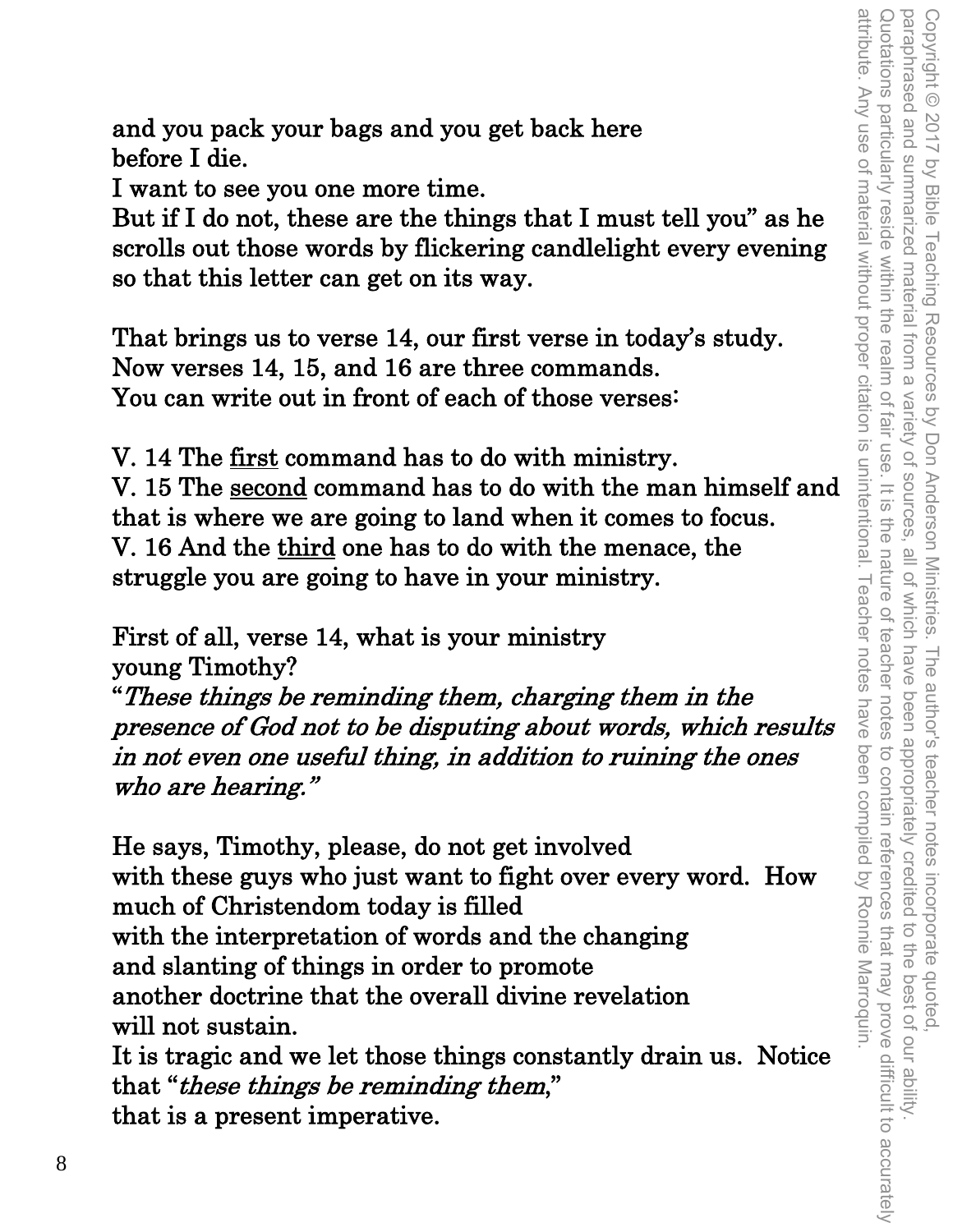attribute. Any use of material without proper citation is unintentional. Teacher notes have been compiled by Ronnie Marroquin. Quotations particularly reside within the realm of fair use. It is Copyright © 2017 by Bible Teaching Resources by Don Anderson Ministries. The author's teacher notes incorporate quoted,<br>paraphrased and summarized material from a variety of sources, all of which have been appropriately cr attribute. Any use of material without proper citation is unintentional. Teacher notes have been compiled by Ronnie Marroquin. Quotations particularly reside within the realm of fair use. It is the nature of teacher notes to contain references that may prove difficult to accurately paraphrased and summarized material from a variety of sources, all of which have been appropriately credited to the best of our ability. Copyright © 2017 by Bible Teaching Resources by Don Anderson Ministries. The author's teacher notes incorporate quoted, the nature of teacher notes to contain references that may prove difficult to accurately

You have learned enough in these classes that the present imperative means you do this every day.

It is like Timothy your number one ministry is to be telling people.

It is precept upon precept, it is concept upon concept, you tell them, you tell them,

you tell them, you told them, you keep telling them. And Paul followed that example. It says in Phil.  $3:1:$  "Finally my brethren, rejoice in the Lord. To write the same things again is no trouble to me, and it is a safeguard for you." I am doing it so you will remember it.

And then isn't it interesting that when Peter gets ready to throw in the towel and he is writing his last epistle, in 2 Peter 1:12 and 13 he says, "Therefore, I shall always be ready to remind you of these things, even though you already know them, and have been established in the truth which is present with you. And I consider it right, as long as I am in this earthly dwelling, to stir you up by way of reminder."

I am telling you and telling you so you will be changed as a result of getting that nailed down. V. 14 "*Do not be disputing about words*", be discoursing on the word of God itself.

You see if the devil can get us disputing and fighting over words then we are not discoursing on the word of God and allowing it to work in the lives of our hearers.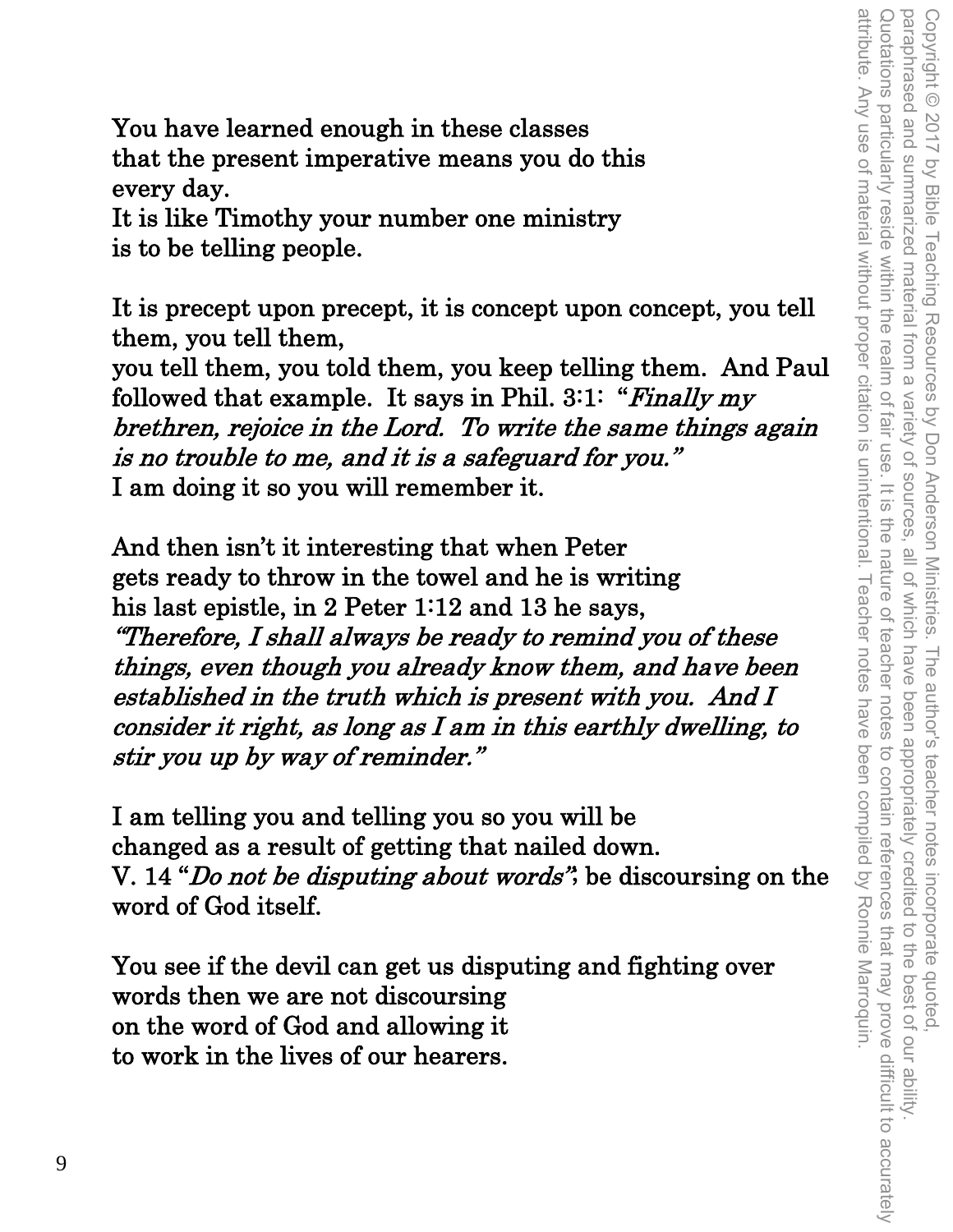attribute. Any use of material without proper citation is unintentional. Teacher notes have been compiled by Ronnie Marroquin Quotations particularly reside within the realm of fair use. It is the nature of teacher Copyright © 2017 by Bible Teaching Resources by Don Anderson Ministries. The author's teacher notes incorporate quoted,<br>paraphrased and summarized material from a variety of sources, all of which have been appropriately c attribute. Any use of material without proper citation is unintentional. Teacher notes have been compiled by Ronnie Marroquin. Quotations particularly reside within the realm of fair use. It is the nature of teacher notes to contain references that may prove difficult to accurately paraphrased and summarized material from a variety of sources, all of which have been appropriately credited to the best of our ability. Copyright © 2017 by Bible Teaching Resources by Don Anderson Ministries. The author's teacher notes incorporate quoted, notes to contain references that may prove difficult to accurately

Notice the two things that are negative in that verse. Well, there is really a negative and a positive but both of them have negative results in a way.

As a result of "*disputing about words*," what is the negative? "Not even one useful thing." You are not going to get any benefit from doing that. Nobody is going to be blessed.

The positive really is a negative, isn't it? It upsets the ones who are hearing. It is a catastrophe.

He says when you start doing this you are really hurting the steps toward maturity of young believers by just being so bullheaded and dogmatic and unbendable.

And you are *disputing over words* when you ought to be concerned about the spiritual well being of those who are hearing and to share.

One Greek commentator translated this verse this way. "Charging them in the presence of the Lord not to wage thoroughly useless word battles which upsets the listeners. They become spiritually ruined as a result of what they are witnessing. Do not become word warriors because there is nothing useful and it upsets the ones who are listening."

Proverbs 20:3: "It is an honor for a man to stay out of a fight. Only fools insist on quarreling."

Here is a piece of cowboy wisdom that you will want to always remember.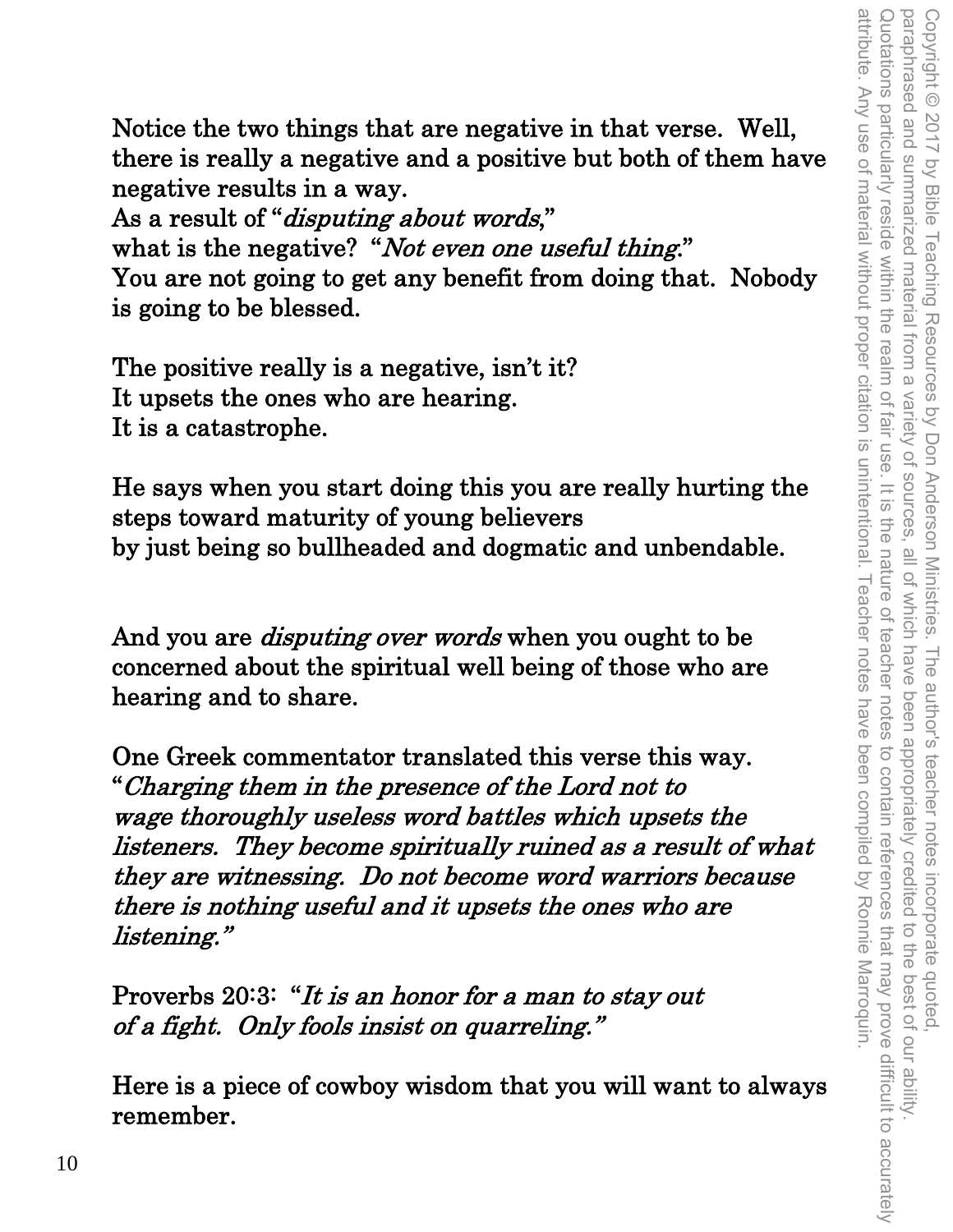"Never get in a spittin' match with a skunk. Even if you win, you come out smelling bad."

Do you remember when Paul said goodbye to the Ephesian elders in Acts 20 he said the wolves are going to come in and they are going to destroy everything I have been teaching you? Well, they are there and they are doing their damage and Timothy is going to have to warn them.

And to do that, he has to keep the people on track, by constantly reminding them of the dangers of getting into this stuff and the importance of staying on track.

What is the key to the whole thing?

This is a great verse. Verse 15: "Make every effort to present" yourself to God, approved, as a workman who does not need to be ashamed, guiding the word of truth along a straight path."

Now since it is the key verse to this study, let's talk about it. "Make every effort to present yourself to God, approved." You see, it is possible for us to be sitting here today saying we have made a presentation to God and it is not approved because he looks on the heart and we only look on the outside.

Is God satisfied with your presentation, the commitment of yourself? Remember Romans 12:1 and 2?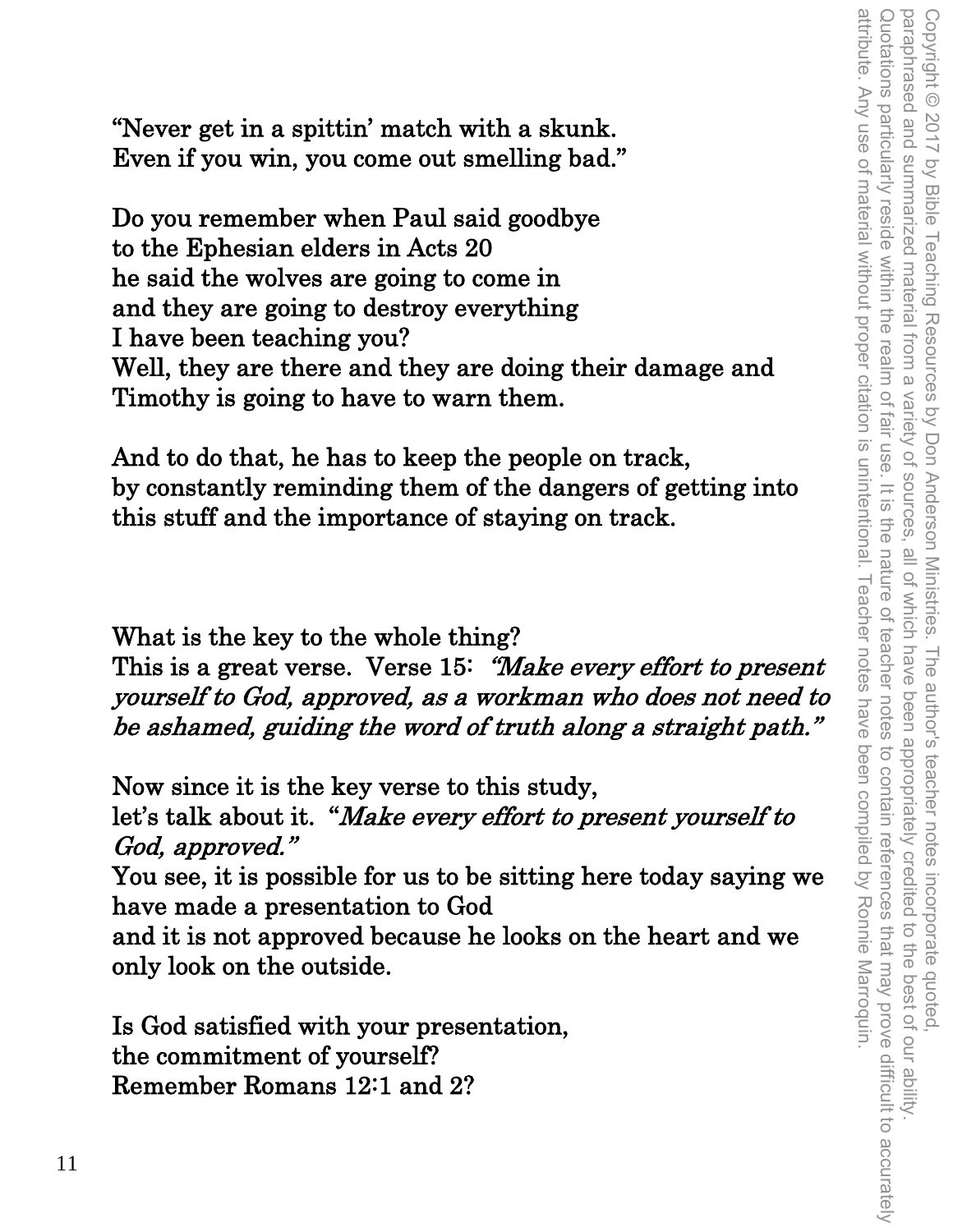He tells the Romans, "I urge you, brothers, as an act of intelligent worship, present your bodies a living sacrifice, holy and acceptable to God, which is your reasonable service."

That is what we need to do. And the thing that you need to remember, is that when you make a presentation, you are either going to get a stamp of approval from the Lord or a stamp of being ashamed because he realizes the heart does not really mean what the lips are saying and he knows that because he looks on the heart.

"Make every effort to present yourself to God approved" with a passionate desire that the presentation will be approved by Him and that the best step we can make toward making a fantastic finish.

Notice the negative and the positive there. First of all, Paul gives us an illustration. He says do this "accepted as a workman." "Make every effort to present yourself approved." An illustration, "as a workman." When your work is examined in the quality of it, it is either approved because you have carefully taken care of everything necessary to get the job done right (this is especially true in construction) and so there is approval by the homeowner that you did a good job or you are ashamed as a builder because the plumbing does not work,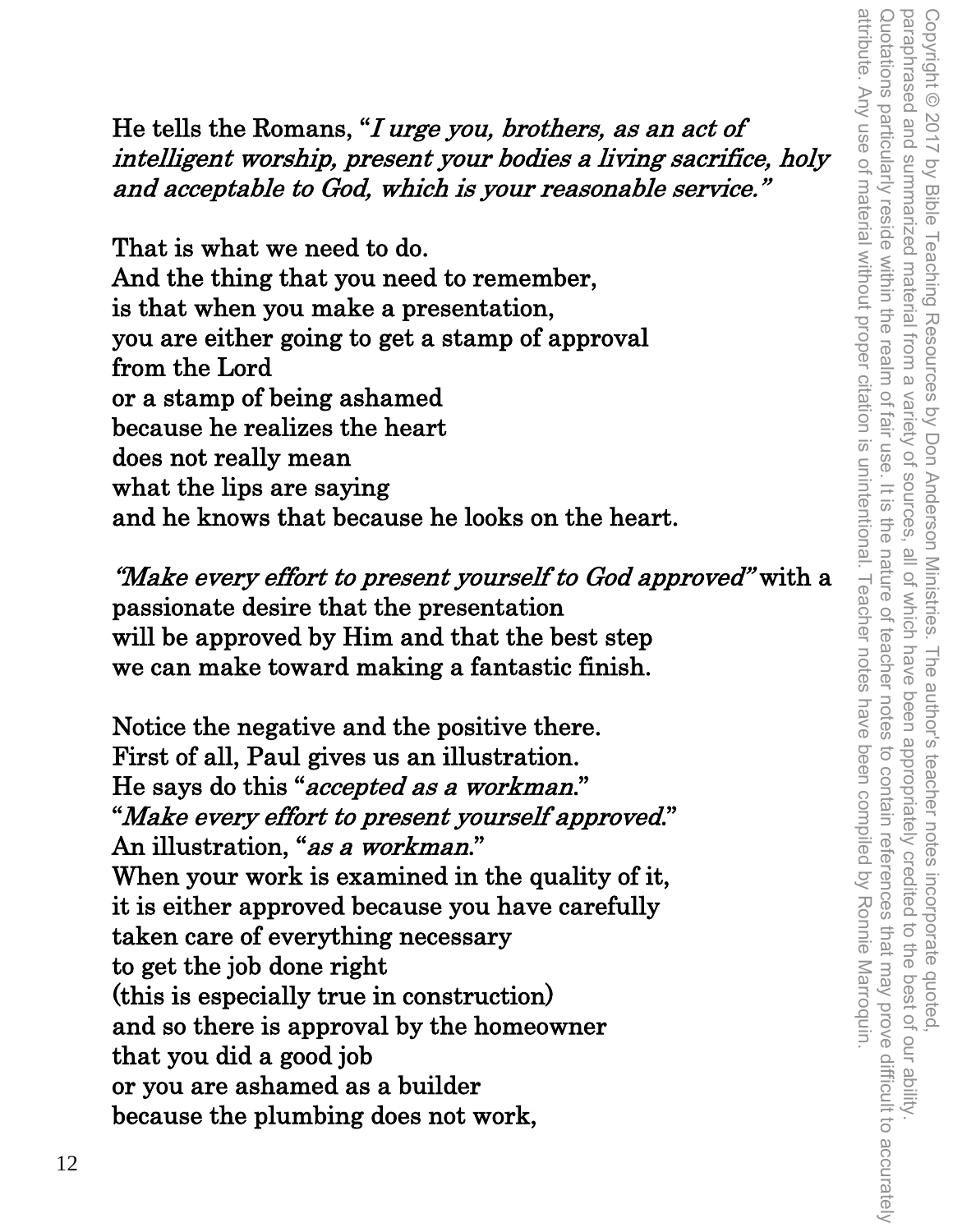attribute. Any use of material without proper citation is unintentional. Teacher notes have been compiled by Ronnie Marroquin Quotations particularly reside within the realm of fair use. It is the nature of teacher notes to contain references that may prove difficult to accurately Copyright © 2017 by Bible Teaching Resources by Don Anderson Ministries. The author's teacher notes incorporate quoted,<br>paraphrased and summarized material from a variety of sources, all of which have been appropriately cr attribute. Any use of material without proper citation is unintentional. Teacher notes have been compiled by Ronnie Marroquin. Quotations particularly reside within the realm of fair use. It is the nature of teacher notes to contain references that may prove difficult to accurately paraphrased and summarized material from a variety of sources, all of which have been appropriately credited to the best of our ability. Copyright © 2017 by Bible Teaching Resources by Don Anderson Ministries. The author's teacher notes incorporate quoted,

the electrical does not work, and the place is sagging and falling apart.

And Paul says, you know, that is the choice. Then he says, "*Make sure that what you do in your* presentation is approved by God and as a workman who does not need to be ashamed."

And, positively, here it is, this is the whole heart of today's study,

"Guiding the word of truth along a straight path."

"Guiding the word of truth along a straight path" means that by your life and by your lip, you are living divine revelation but you are communicating divine revelation so people can understand it.

That is the single focus.

If you are going to make a fantastic finish, you have to get your focus on the book. It is the key to the finish. Verse 15 paraphrased, Giving myself fully and completely as a workman who studies diligently the word of God, young Timothy, this is what I want from you and I want you to guide the truth along a straight path.

The Living Bible has a paraphrase of 1 Cor. 9:24, 27. "I run straight for the goal with purpose in every step."

Everything I am doing is focused on "guiding the word of truth along a straight path."

The centrality of the word is the key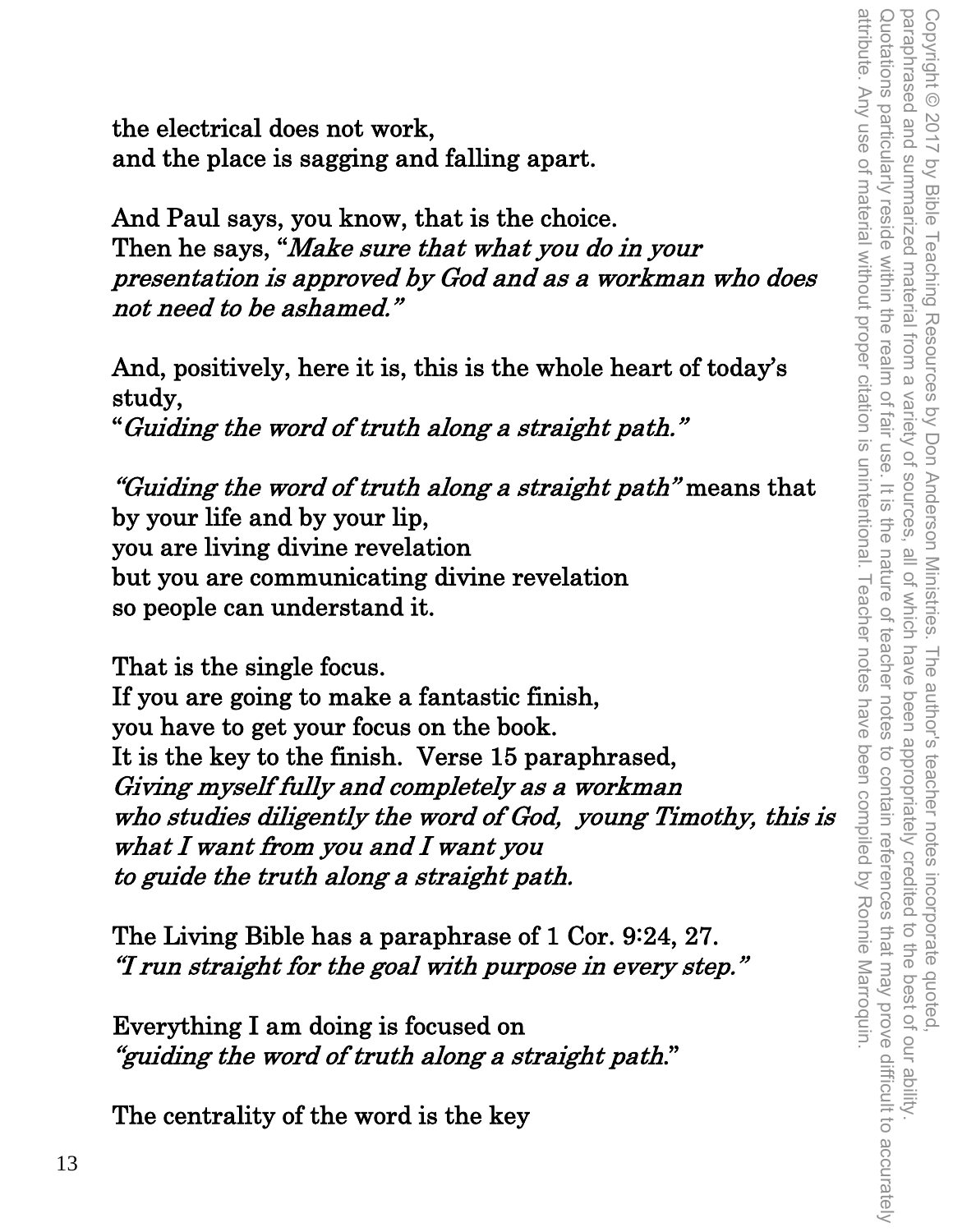to a fantastic finish. If there is one legacy you want to leave, if there is one thing that you want people to know about you, it is that you are a man or a woman of the book and that you live in it, you are consumed by it, and with your friends you communicate it.

Here is a little poem called A Sad Choice.

On the table side by side; A Holy Bible and the TV Guide, One is well worn but cherished with pride, (Not the Bible, but the TV Guide). One is used daily to help folks decide, No! It isn't the Bible; it's the TV Guide. As pages are turned, what shall they see? Oh, what does matter, turn on the TV. So they open the book in which they confide (No, not the Bible, it's the TV Guide). The Word of God is seldom read, Maybe a verse as they fall into bed. Exhausted and sleepy and tired as can be, Not from reading the Bible, but watching TV. So, then back to the table, side by side, Is the Holy Bible and the TV Guide. No time for prayer, no time for the Word; The plan for salvation is seldom heard. Forgiveness of sin so full and free Is found in the Bible, not on TV!!

You know I was so blessed when I read in his inaugural address what Woodrow Wilson said as the 28th President of the United States.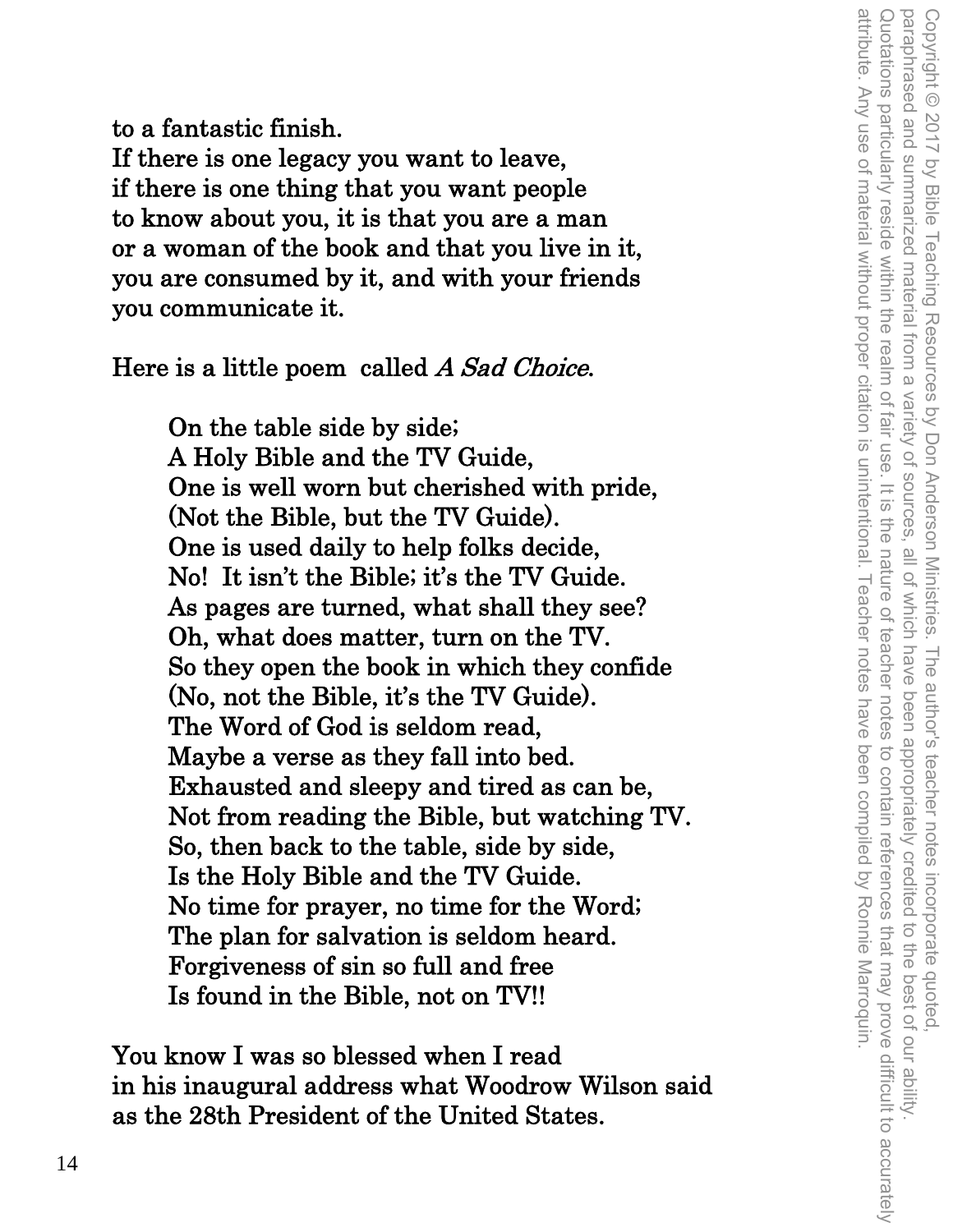"There are a good many problems before the American people today, and before me as President, but I expect to find the solution of those problems just in the proportion that I am faithful in the study of the Word of God. I ask every man and woman . . . that from this day on they will realize that part of the destiny of America lies in their daily perusal of this great book."

When Elizabeth Barrett fell in love with Robert Browning her folks did not approve of the relationship. She longed so badly for them to respond. She wrote at least one or two letters a week to her folks.

Ten years later she received a huge box in the mail and it was all the letters that she had written and all of them were unopened.

The Lord has given us a precious love letter in the word of God. And how can we name the name of Christ without daily opening this love story and getting focused on it. The single goal, the single focus, the most important thing in the world is to be "guiding the word of truth along a straight path." What does that do for you?

Well, the Bible says in Isaiah 53:6, "all we like sheep have gone astray and turned everyone to his own way." When you "*guide the word of truth along a straight path*" it confronts the problem of sin.

attribute. Any use of material without proper citation is unintentional. Teacher notes have been compiled by Ronnie Marroquin. Quotations particularly reside within the realm of fair use. It is paraphrased and summarized material from a variety of sources. attribute. Any use of material without proper citation is unintentional. Teacher notes have been compiled by Ronnie Marroquin. Quotations particularly reside within the realm of fair use. It is the nature of teacher notes to contain references that may prove difficult to accurately Copyright © 2017 by Bible Teaching Resources by Don Anderson Ministries. The author's teacher notes incorporate quoted,<br>paraphrased and summarized material from a variety of sources, all of which have been appropriately c paraphrased and summarized material from a variety of sources, all of which have been appropriately credited to the best of our ability. Copyright © 2017 by Bible Teaching Resources by Don Anderson Ministries. The author's teacher notes incorporate quoted, the nature of feacher notes to contain references that may prove difficult to accurately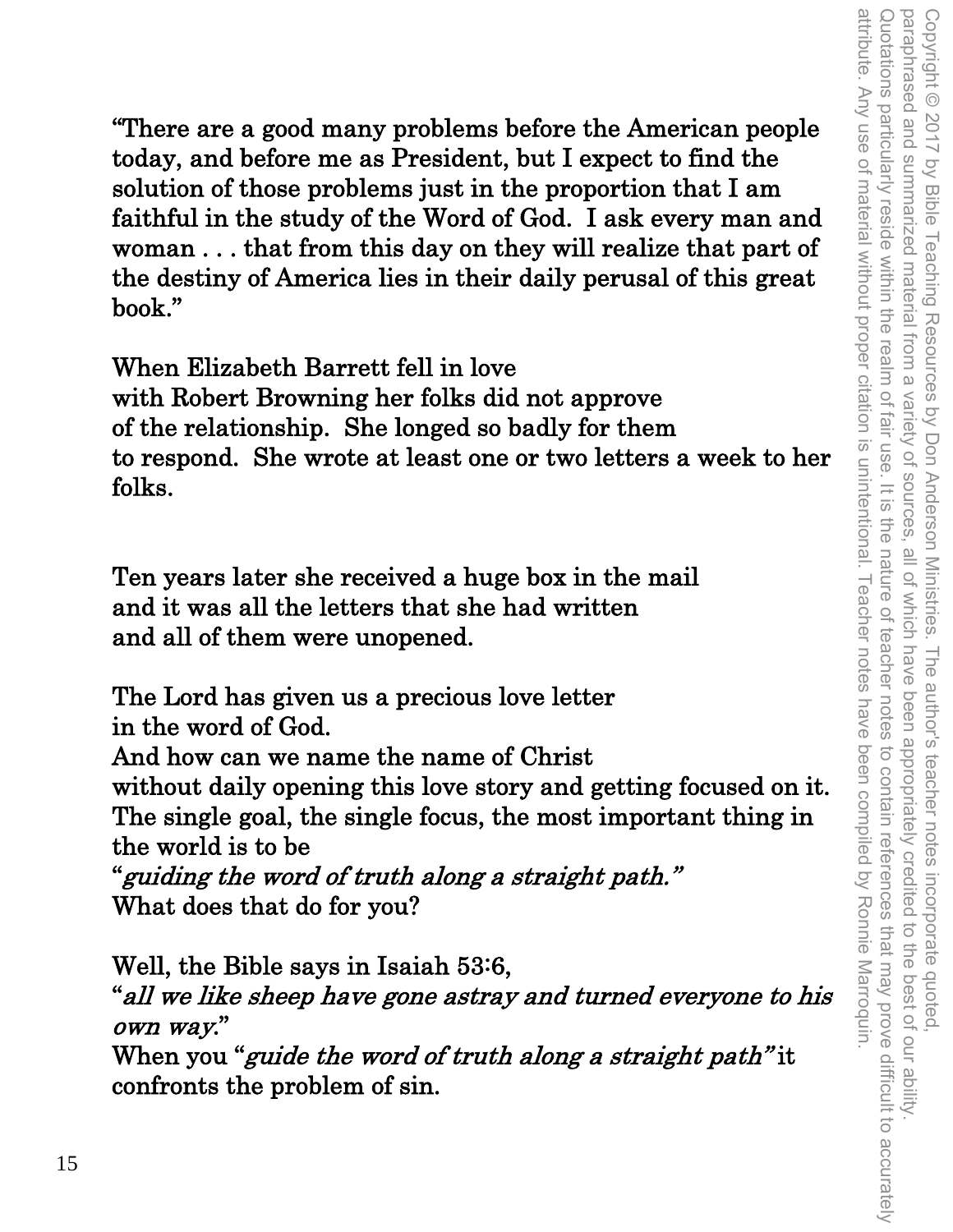You know, really think seriously now. If this is the focus, the single focus and I put all my energies to bear on the single focus, what is going to come from that? Everything else in the other twelve steps. They will fall in line under the single focus of "guiding the word of truth along a straight path."

Barbara Johnson says some funny things. Her little devotional book is called Boomerang Joy. And she said this:

"As you dream, keep in mind these ABCs:

Aim high. Believe in God. Consider your options Don't give up. Enrich your soul. Find faith in doubt. Go for the grace. Hang on. Ignore discouragement. Just let Jesus! Keep trying. Love life. Make merry. Never say, "I can't." Open your mind. Pray hard. Quit whining. Read the Bible. Stay strong. Take on the challenge.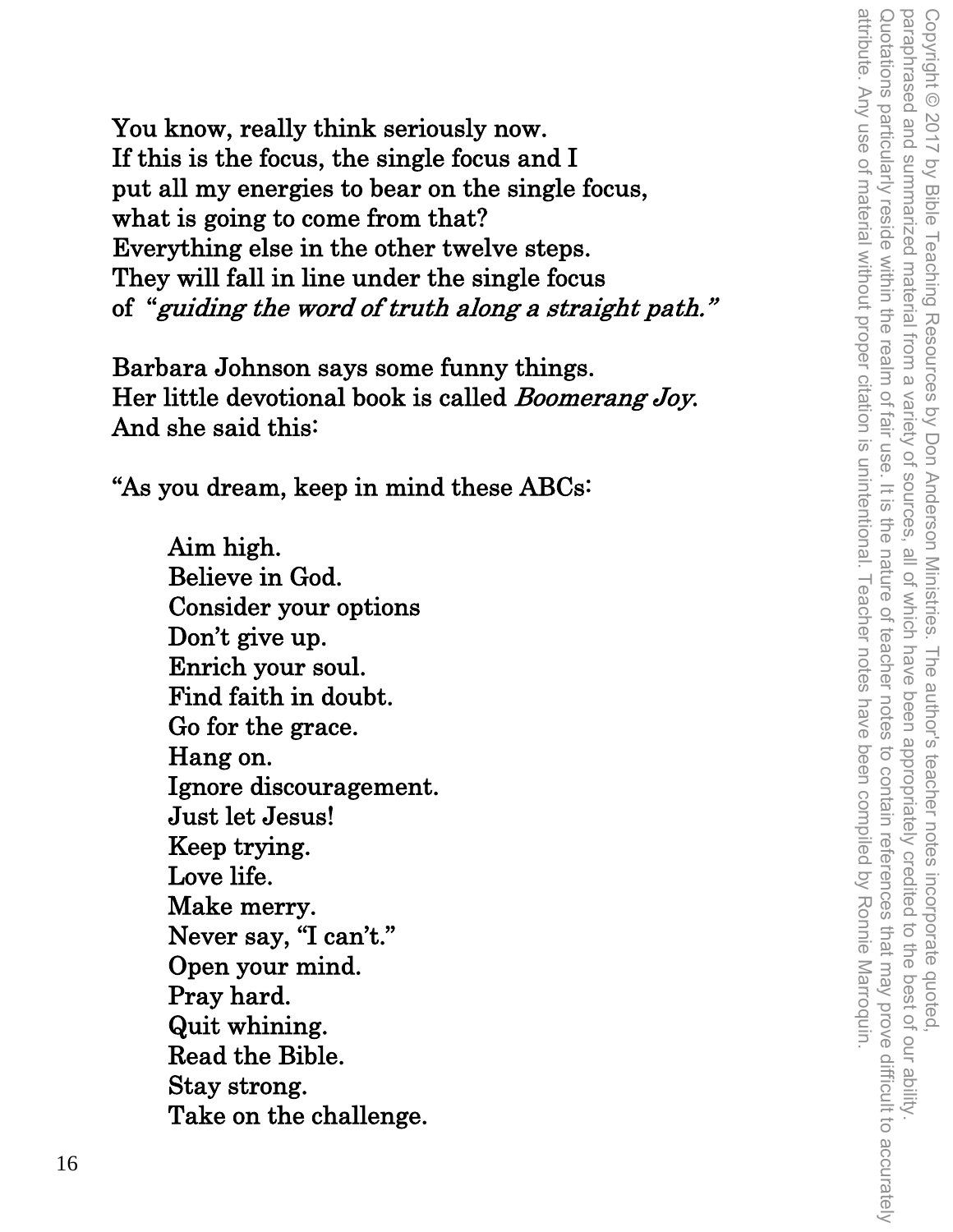attribute. Any use of material without proper citation is unintentional. Teacher notes have been compiled by Ronnie Marroquin. Quotations particularly reside within the realm of fair use. It is the nature of teacher notes to contain references that may prove difficult to accurately Copyright © 2017 by Bible Teaching Resources by Don Anderson Ministries. The author's teacher notes incorporate quoted,<br>paraphrased and summarized material from a variety of sources, all of which have been appropriately cr attribute. Any use of material without proper citation is unintentional. Teacher notes have been compiled by Ronnie Marroquin. Quotations particularly reside within the realm of fair use. It is the nature of teacher notes to contain references that may prove difficult to accurately paraphrased and summarized material from a variety of sources, all of which have been appropriately credited to the best of our ability. Copyright © 2017 by Bible Teaching Resources by Don Anderson Ministries. The author's teacher notes incorporate quoted,

Understand the obstacles. Value virtue. Wait patiently. X-ccelerate hope. Yield to the Holy Spirit. Zero in on joy."

And Ecclesiastes 5:20 is going to start becoming yours because you are passionate with that.

Let's move on to verse 16. What was verse 14? Ministry. What is verse 15? Focusing on the man. Verse 16 focuses on the menace. Here is the problem. We had a little bit of it in verse 14 but here it comes again.

Verse 16 "But be avoiding profane, empty talk; for they will make further progress in ungodliness."

What did we learn in verse 14? Disputing about words does not accomplish one useful thing. It is ruining everybody who is hearing.

Now he says they make further progress into ungodliness and verse 17 says, "And their word will spread as does cancer." The word in verse 16 is godless chatter, it is empty babbling. It does not accomplish anything.

And the tragedy of error is that it spreads like cancer in a body.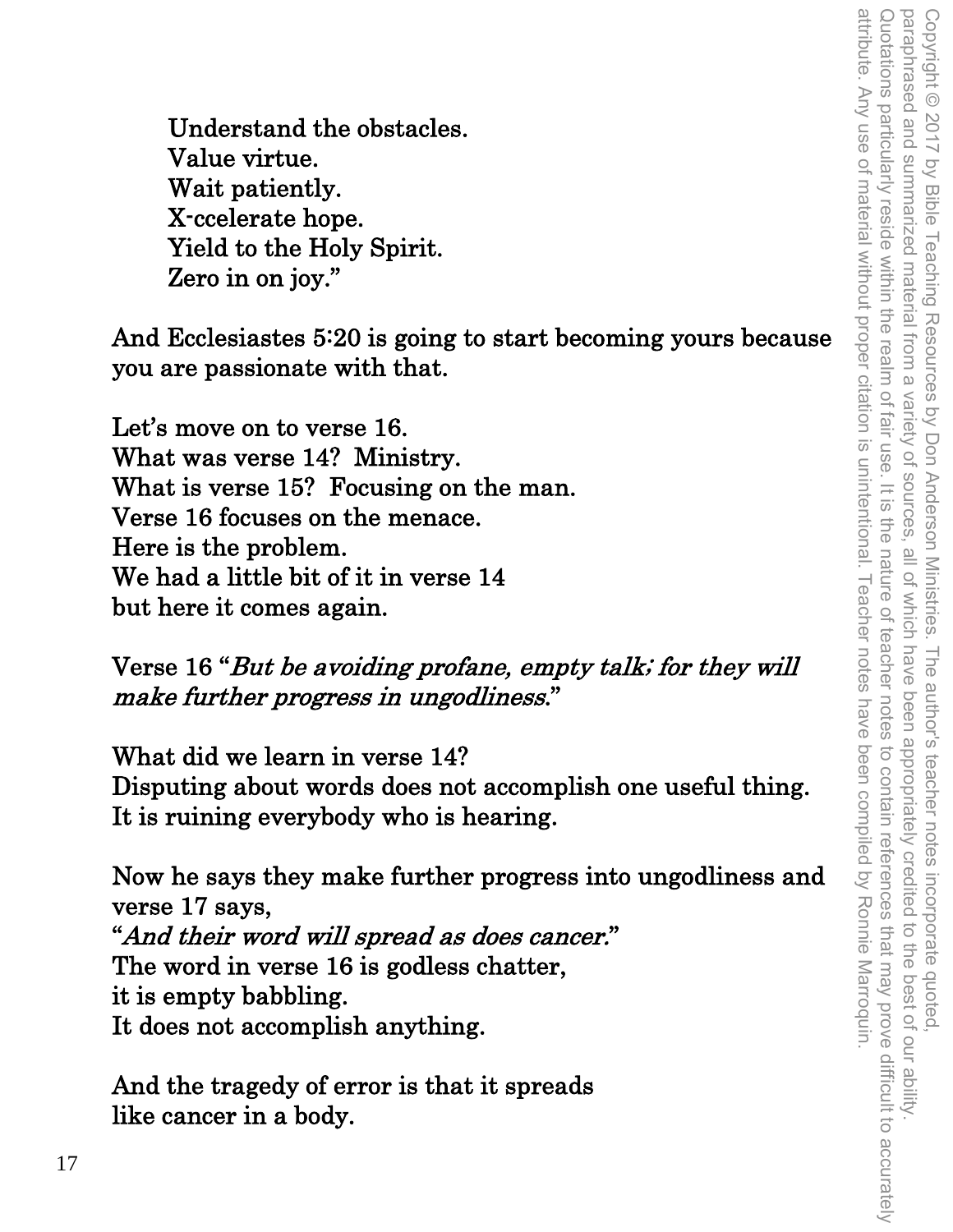It is a disease. Verse 17 "And their word will spread as does cancer. Of whom are Hymenaeus and Philetus." Here are two guys.

Hymenaeus was in 1 Timothy and Paul told him that he needed to quit preaching. He was preaching things that were not Biblical. He did not get his lesson because here he is back in 2 Timothy still doing the same thing. We do not know anything about Philetus but he obviously was one of them.

And you can understand their error in verse 18. Let's look at that a little more closely. Verse 18 "Who missed the mark concerning the truth, saying that the resurrection has already taken place, and they are upsetting the faith of some."

What are they doing?

They are saying you guys are just wasting your time down here.

"The resurrection has already taken place" and you missed it. It is like they, "missed the mark concerning the truth."

What is the difference between them and the focus we are learning in verse 15? We are "guiding the word of truth along a straight path" aren't we? That is our focus. What are they doing? They shout their own truth but it "*missed the mark concerning*" the truth." because it was not the truth.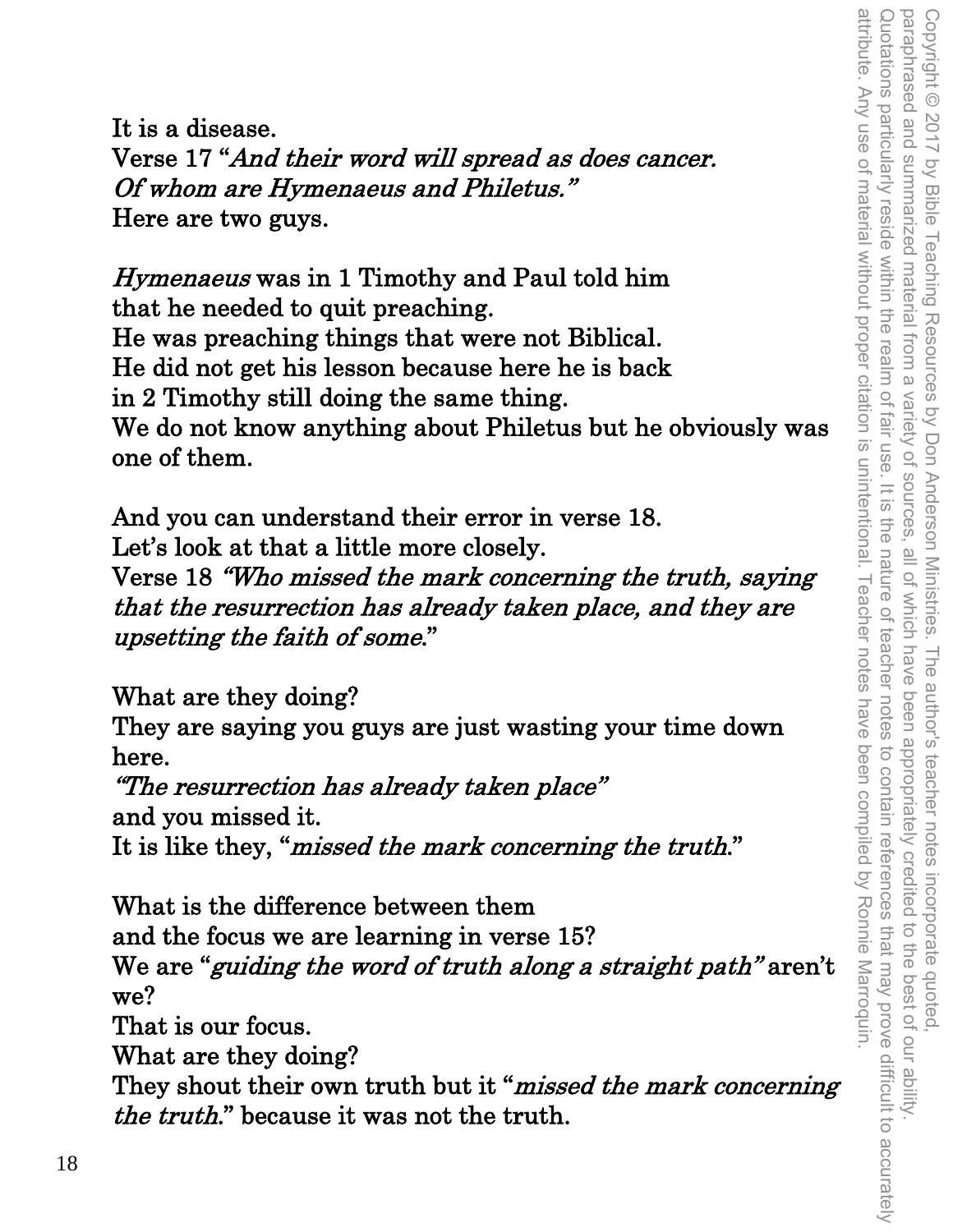And "they are upsetting the faith of some." That is tragic.

Mark Twain said, "The trouble with the world is not that people know too little, but that they know so many things that ain't so."

They have become sidetracked into the wrong things.

Let's land on a powerful note today.

If you are single-focused on "*guiding the word of truth along a* straight path," what is exciting?

Verse 19, what a great way to wrap this up.

We always look forward to the "neverthelesses." Why? Verse 19 "Nevertheless, the firm foundation of God stands, having this inscription: 'The Lord knows those who are His, and let everyone who is naming the name of the Lord abstain from wickedness."

Sure, people are being ruined by false teaching. They are progressing more and more toward ungodliness and following the disease of error and they are missing the mark of truth and upsetting the faith of others but the firm foundation of God still stands.

Do you remember what the Lord said to Peter? "Upon this rock I am going to build my church and the gates of hell will not prevail against it." It is like a rock and it has two inscriptions on it. And the two inscriptions basically are:

1. Your heritage. "The Lord knows those who are His."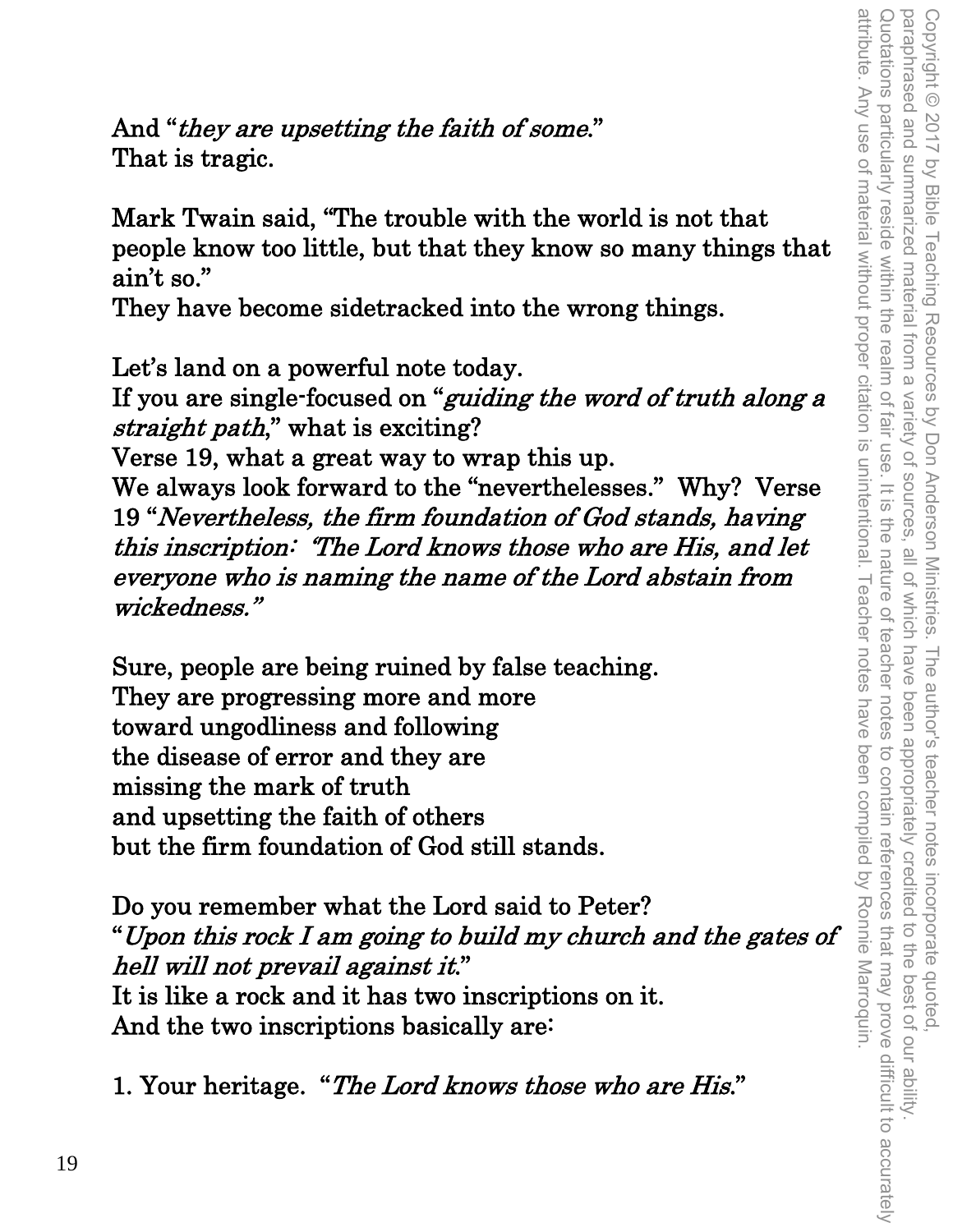He knows you. And if you know him, you belong to him, and you are his. We are not our own. We have been bought with a price.

2. Our holiness. "Everyone who is naming the name of the Lord abstains from wickedness." We are His and we are holy.

That is how we address the culture and that is how we are characterized.

Many times a verse like this seems confusing when you first look at it and comes alive when you see the Old Testament concept.

What did Paul have in mind when he wrote this? I think Numbers 16. Let's look at Numbers 16 so you recognize it. Keep thinking, "The Lord knows those are His and he knows those who are holy."

Numbers 16:1-7: "Korah . . . and certain Reubenites . . . became insolent and rose up against Moses. With them were 250 Israelite men, well-known community leaders who had been appointed members of the council. They came as a group to oppose Moses and Aaron and said to them, 'You have gone too far! The whole community is holy, every one of them, and the Lord is with them. Why then do you set yourselves above the Lord's assembly?' When Moses heard this, he fell facedown. Then he said to Korah and all his followers: 'In the morning the Lord will show who belongs to him and who is holy, and he will have that person come near him. The man he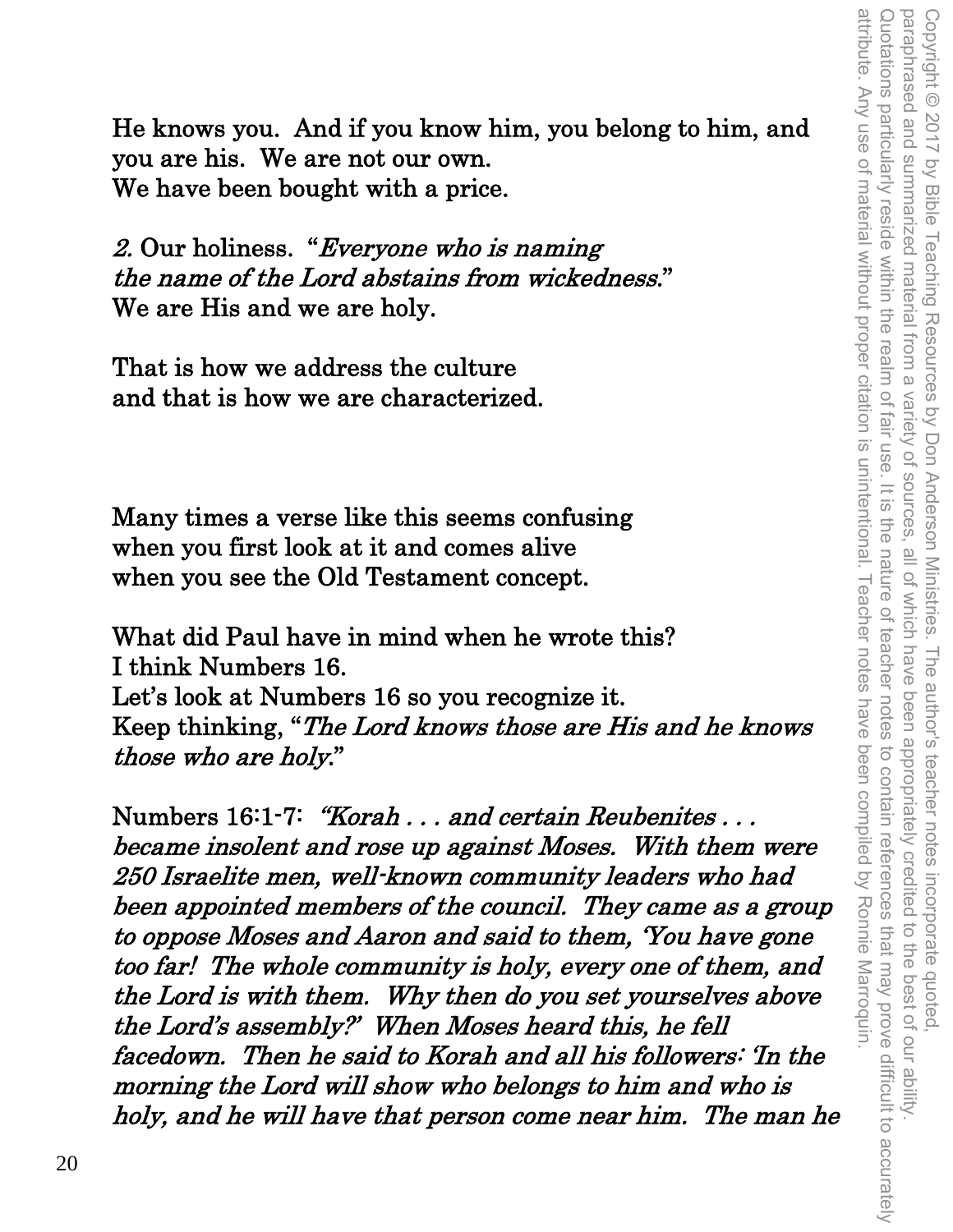chooses he will cause to come near him. You, Korah, and all your followers are to do this: Take censers and tomorrow put fire and incense in them before the Lord. The man the Lord chooses will be the one who is holy. You Levites have gone too far!"

Oh, I love the way he leads.

Numbers 16:19-21: "When Korah had gathered all his followers in opposition to them at the entrance to the Tent of Meeting, (this is the next morning) the glory of the Lord appeared to the entire assembly. The Lord said to Moses and Aaron, 'Separate yourselves from this assembly so I can put an end to them at once.'"

Copyright © 2017 by Bible Teaching Resources by Don Anderson Ministries. The author's teacher notes incorporate quoted,

paraphrased and summarized material from a variety of sources, all of which have been appropriately credited to the best of our ability.

Copyright © 2017 by Bible Teaching Resources by Don Anderson Ministries. The author's teacher notes incorporate quoted,<br>paraphrased and summarized material from a variety of sources, all of which have been appropriately c

Quotations particularly reside within the realm of fair use. It is the nature of teacher notes to contain references that may prove difficult to accurately

the nature of teacher notes

to contain references that may prove difficult to accurately

Quotations particularly reside within the realm of fair use. It is

paraphrased and summarized material from a

attribute. Any use of material without proper citation is unintentional. Teacher notes have been compiled by Ronnie Marroquin. attribute. Any use of material without proper citation is unintentional. Teacher notes have been compiled by Ronnie Marroquin.

Moses and Aaron just pleaded, do not do that, there are just a few people who are involved. And so, in essence, the Lord said move away from the tents of these wicked men.

Numbers 16:28-30: "Then Moses said, 'This is how you will know that the Lord has sent me to do all these things and that it was not my idea: If these men die a natural death and experience only what usually happens to men, then the Lord has not sent me. But if the Lord brings about something totally new, and the earth opens its mouth and swallows them, with everything that belongs to them, and they go down alive into the grave, then you will know that these men have treated the Lord with contempt.'"

As soon as he finished talking, guess what?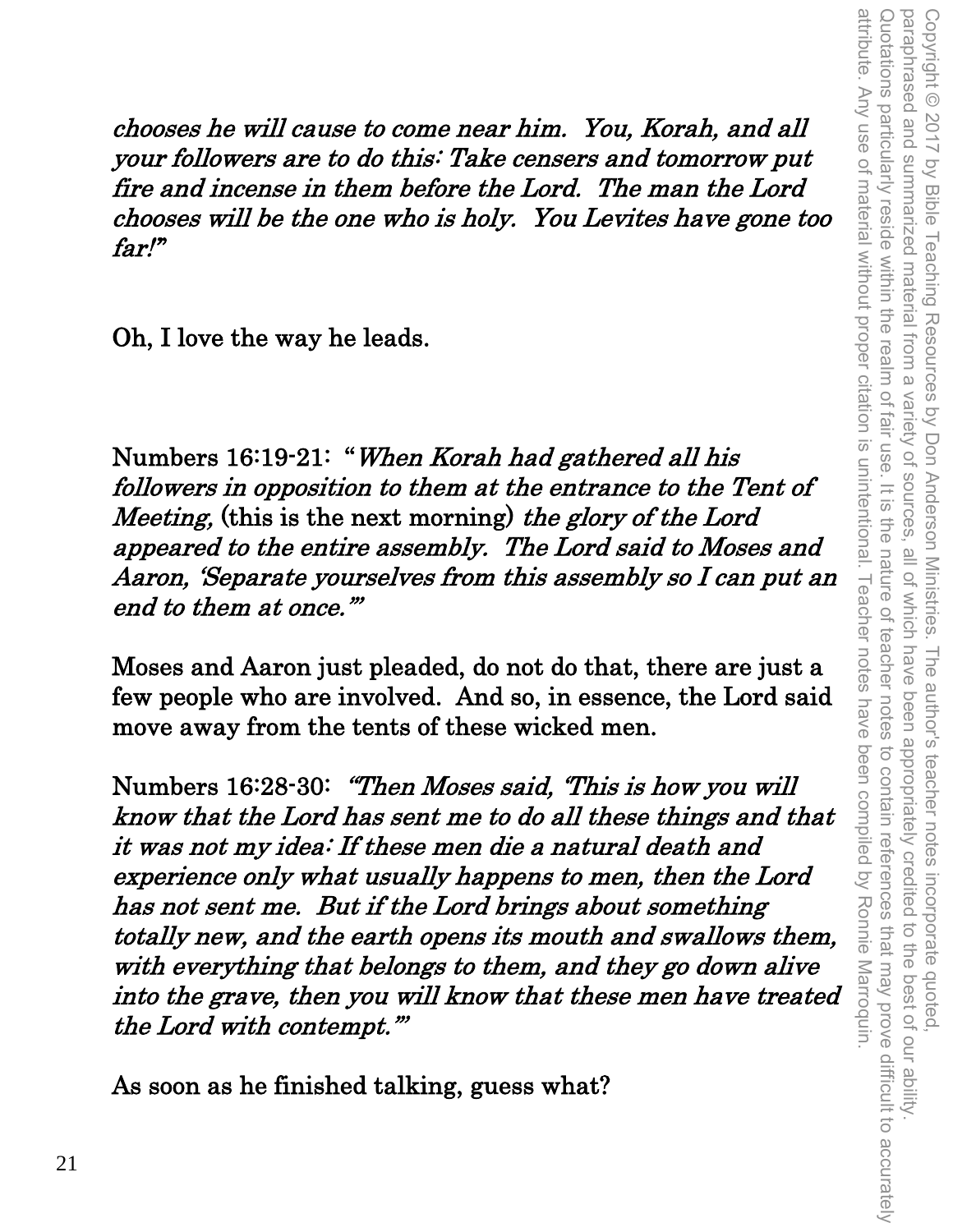attribute. Any use of material without proper citation is unintentional. Teacher notes have been compiled by Ronnie Marroquin. Quotations particularly reside within the realm of fair use. It is Copyright © 2017 by Bible Teaching Resources by Don Anderson Ministries. The author's teacher notes incorporate quoted,<br>paraphrased and summarized material from a variety of sources, all of which have been appropriately c attribute. Any use of material without proper citation is unintentional. Teacher notes have been compiled by Ronnie Marroquin. Quotations particularly reside within the realm of fair use. It is the nature of teacher notes to contain references that may prove difficult to accurately paraphrased and summarized material from a variety of sources, all of which have been appropriately credited to the best of our ability. Copyright © 2017 by Bible Teaching Resources by Don Anderson Ministries. The author's teacher notes incorporate quoted, the nature of teacher notes to contain references that may prove difficult to accurately

The earth opened up and swallowed the whole nine yards and fire came out from heaven and destroyed 250 guys standing there with fire in their censors waiting to have acceptance to their sacrifice.

The powerful lesson is the Lord knows those who are His and He knows those who are holy. And nevertheless it still stands.

You always have to remember, no matter how bad it gets, you have a solid rock and on that solid rock the world is just beating itself to death against it.

I became so excited I had to get my hymnbook out. "On Christ the solid Rock I stand; All other ground is sinking sand." What a great hymn!

You know, Rachel, when she died in the Columbine massacre, she was a songwriter. And she wrote this little song that is part of her legacy:

Break me of my pride, Oh God, Tear down my string of sins, This life of filth and worthlessness, Unto You I willingly give. Take it from me, all of it, Do with it what You will. Take me and mold me God, Your foundation, begin to build.

My life has brought me only shame, Through it Your Will be done, What once was sorrow and endless blame,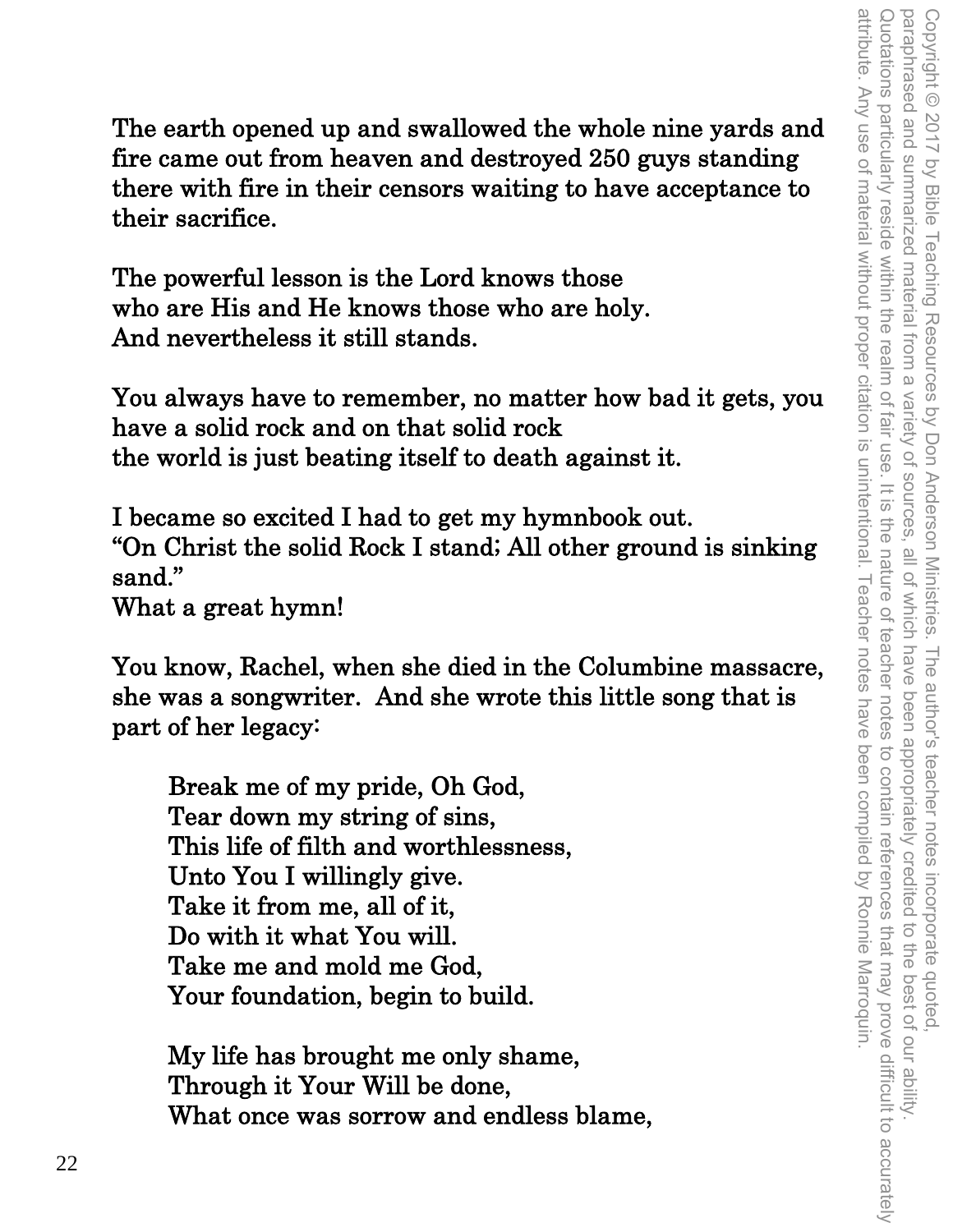Now the start of things to come. My story now a testimony, A thing nothing short of God, I keep His Name forever holy, For my life, with His blood, is bought.

Winston Churcill, for the last time he challenged the country in World War II. He said, "What is our aim?' I can answer in one word: It is victory, victory at all costs, victory in spite of all terror, victory, however long and hard the road may be; for without victory there is no survival." The process of getting focused is going to lead you and me to victory.

Bruce Wilkinson prays that beautiful prayer:

"I humble myself before Your holiness. I enter Your courts and ask for Your grace and mercy. I am in a time of real need; I plead for Your help. Please help me! I want to obey Your command to cleanse myself of all sin. I want to become holy as You are holy in all of my conduct. I want to please You and make a new start in my life."

Howard Hendricks celebrated 50 years at Dallas Theological Seminary as a professor, listen to what he said:

"It's been 50 years now since God transplanted me from the pulpit to the classroom, and I have the urge to pass along a few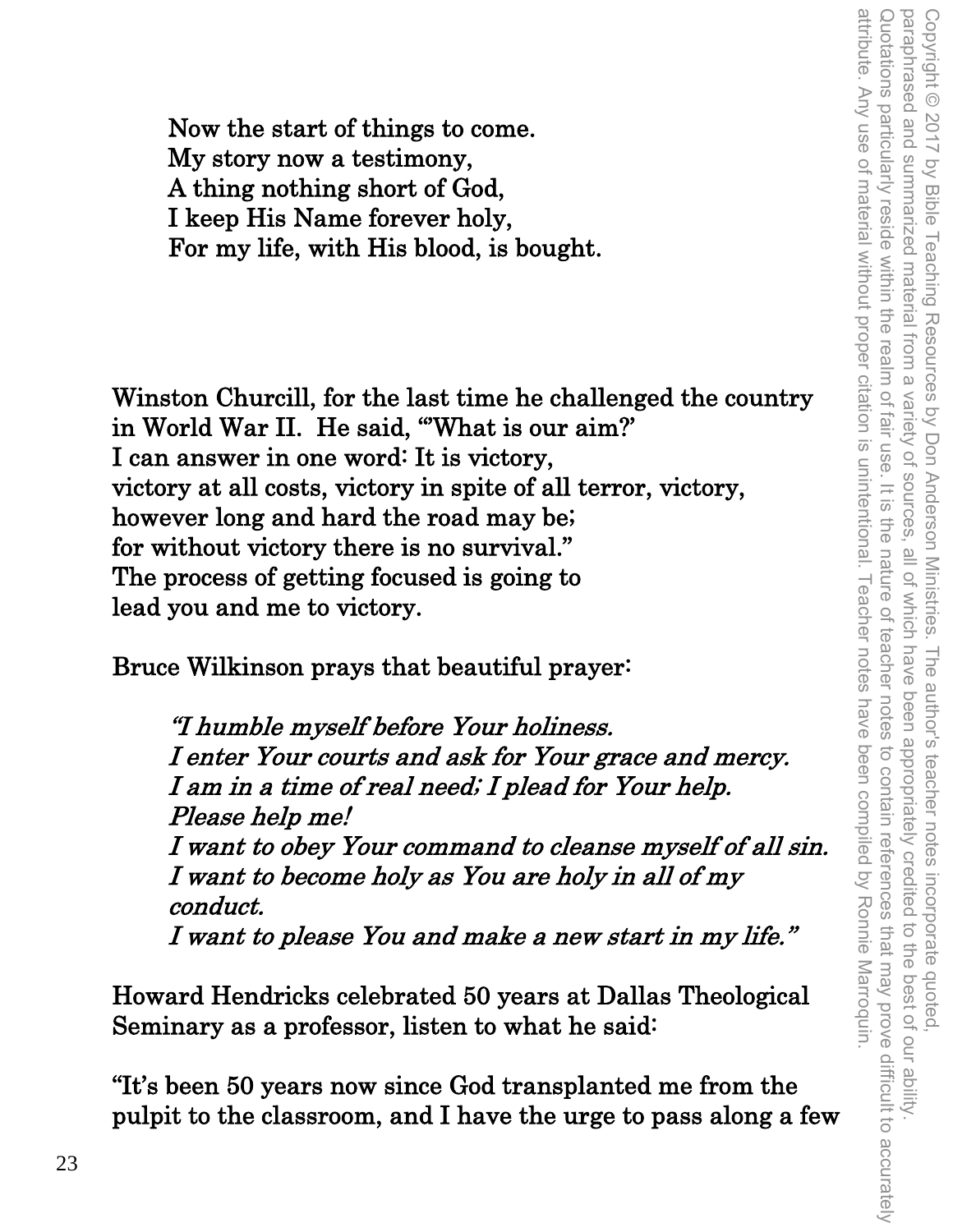keys to making it all worthwhile and fulfilling. I think they are ripe for sharing, so let me start with the foundation of them all . . . FOCUS.

(F-O-C-U-S, in big capital letters.)

"Paul said, "One thing  $Ido$ "... (Phil 3:13)...

Dr. A.W. Tozer says, "What comes into your mind when you think about God is the most important thing about you."

Jesus told Martha that . . . "only one thing is needed. Mary has chosen what is better, and it will not be taken away from her." (Luke 10:42). That tells me that I have to make tough choices. So many 'goods' and 'betters' have to be discarded in favor of the *one thing* ...

The secret of concentration is elimination.

In Don Anderson's book Drawing Closer, Growing Stronger there is a story that helps us understand that you have to get focused now because you do not know how long you have.

"Jean awakened from a deep sleep and realized it was time to meet with her first love, the Lord Jesus. She turned toward Charles, her husband of forty-four years and whispered: 'Good morning, sweetheart!'

Later in her quiet time she read, "Come now, you who say, 'Today or tomorrow, we shall go to such and such a city and spend a year there and engage in business and make a profit.'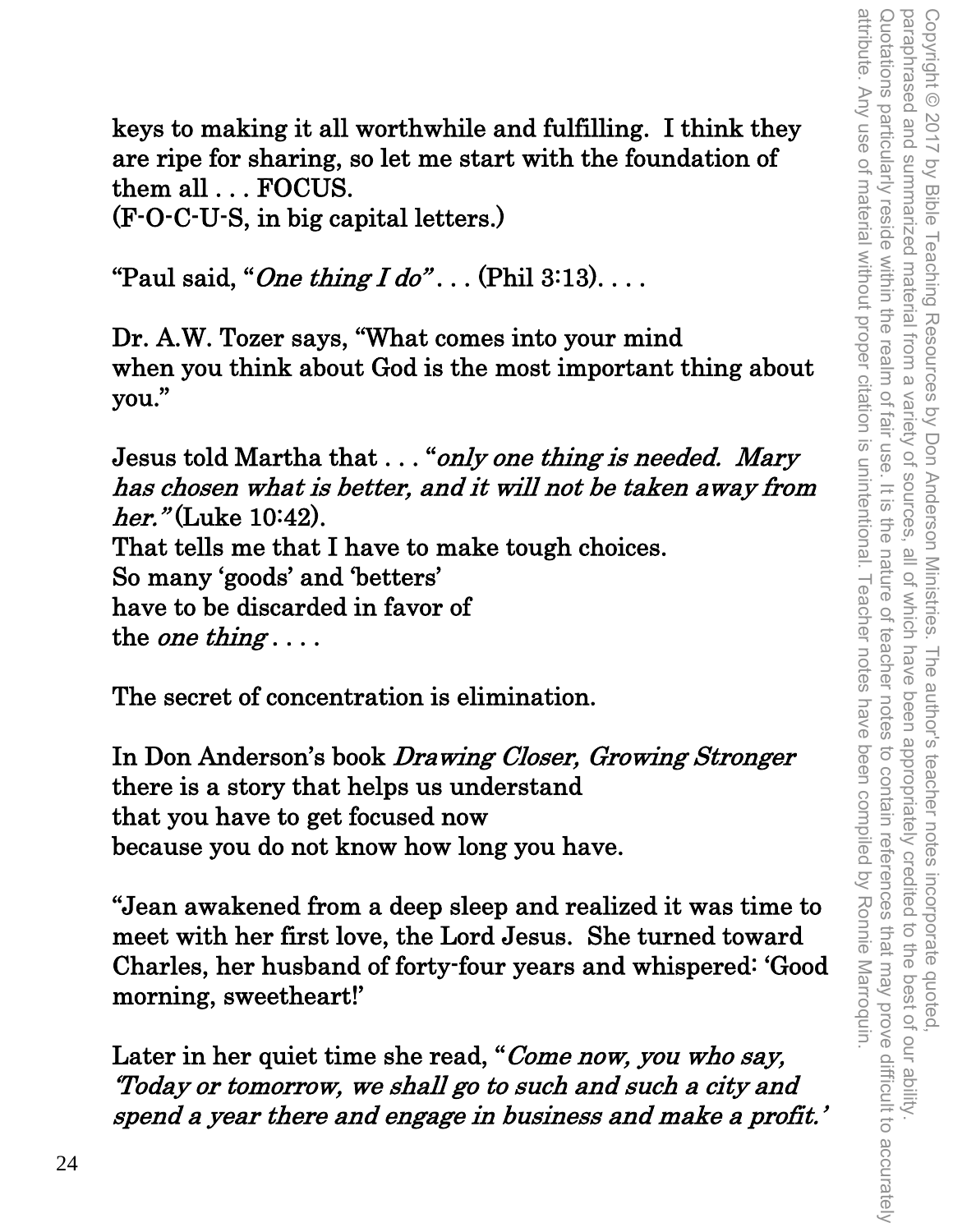Yet you do not know what your life will be like tomorrow. You are just a vapor that appears for a while and then vanishes  $a$ way" (James 4:13-15).

"Jean could have endlessly mused about her sixty-seven years. How good God had been! After leaving Decatur, Texas, she had met Charles at Wheaton College in Illinois. His contagious enthusiasm ignited her life with joy. He meant everything to her."

"His tireless energy propelled them as a couple through his training in dental school, five years of medical missionary service in the Belgium Congo, and into his professorship of Dental Radiology at a major university."

"As a supportive wife, Jean, also a registered nurse, conscientiously balanced her career with mothering their four daughters. Remembering the death of one infant daughter often brought tears, but Jean remained steadfast in faith throughout life's trials."

"As a bold intercessor, Jean often prayed for the lost and dying, especially in India. She prayed for the hill-country pastors whom she and Charles had met four months earlier while visiting the Hindustan Bible Institute."

"The morning passed quickly as Charles called Jean to breakfast. They prayed together, ate quickly, and hastily prepared for an engagement to complete the paperwork for their Social Security benefits.

"Heavy freeway traffic almost detained them,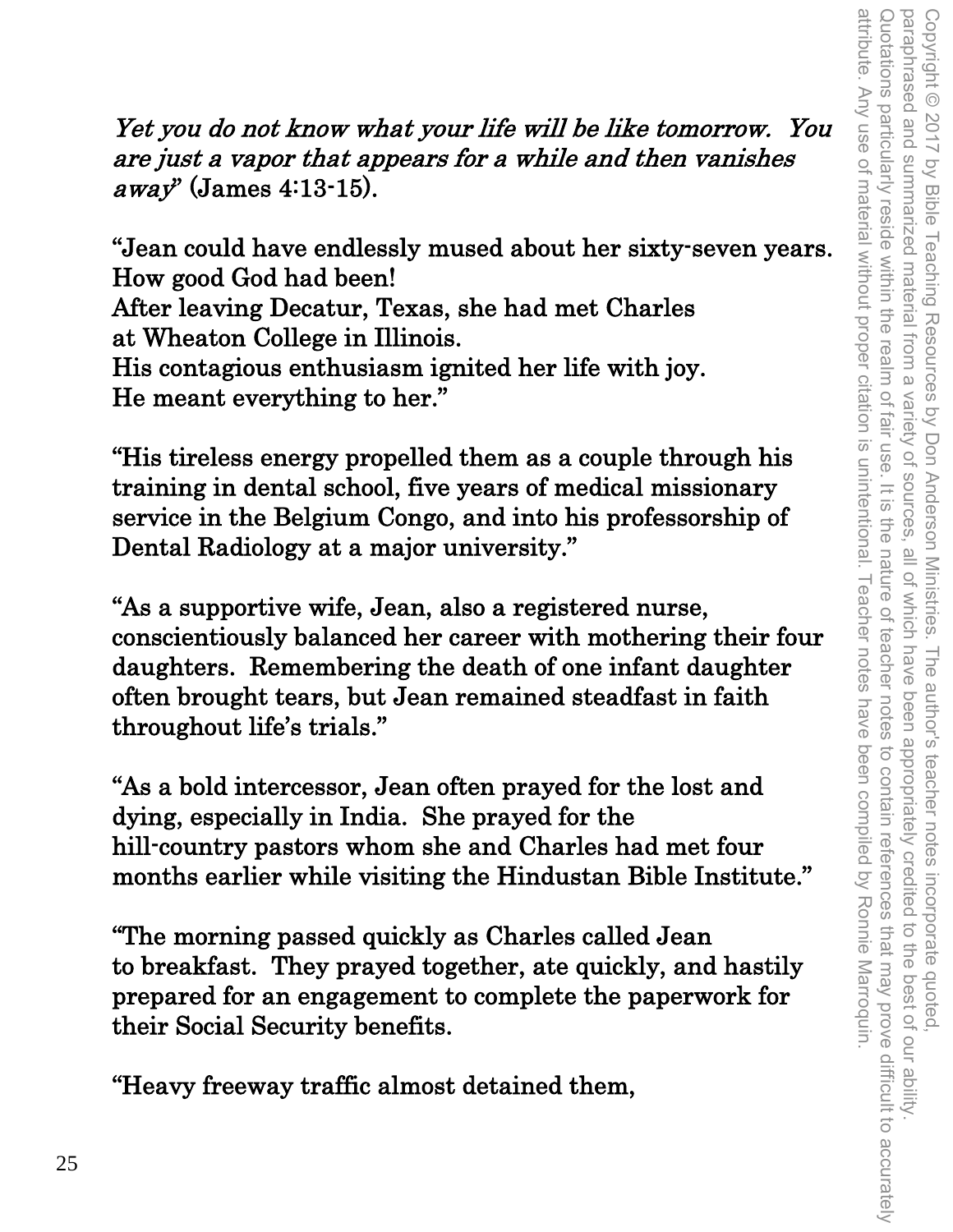attribute. Any use of material without proper citation is unintentional. Teacher notes have been compiled by Ronnie Marroquin. Quotations particularly reside within the realm of fair use. It is the nature of teacher notes to contain references that may prove difficult to accurately paraphrased and summarized material from a variety of sources, all of which have been appropriately credited to the best of our ability Copyright © 2017 by Bible Teaching Resources by Don Anderson Ministries. The author's teacher notes incorporate quoted attribute. Any use of material without proper citation is unintentional. Teacher notes have been compiled by Ronnie Marroquin. Quotations particularly reside within the realm of fair use. It is the nature of teacher notes to contain references that may prove difficult to accurately paraphrased and summarized material from a variety of sources, all of which have been appropriately credited to the best of our ability. Copyright © 2017 by Bible Teaching Resources by Don Anderson Ministries. The author's teacher notes incorporate quoted,

but they arrived just in time for their 9:00 A.M. appointment on April 19, 1995, at the Alfred P. Murrah Federal Building, Oklahoma City, Oklahoma. "'Welcome home my children."

There are 12 lessons that come out of this study.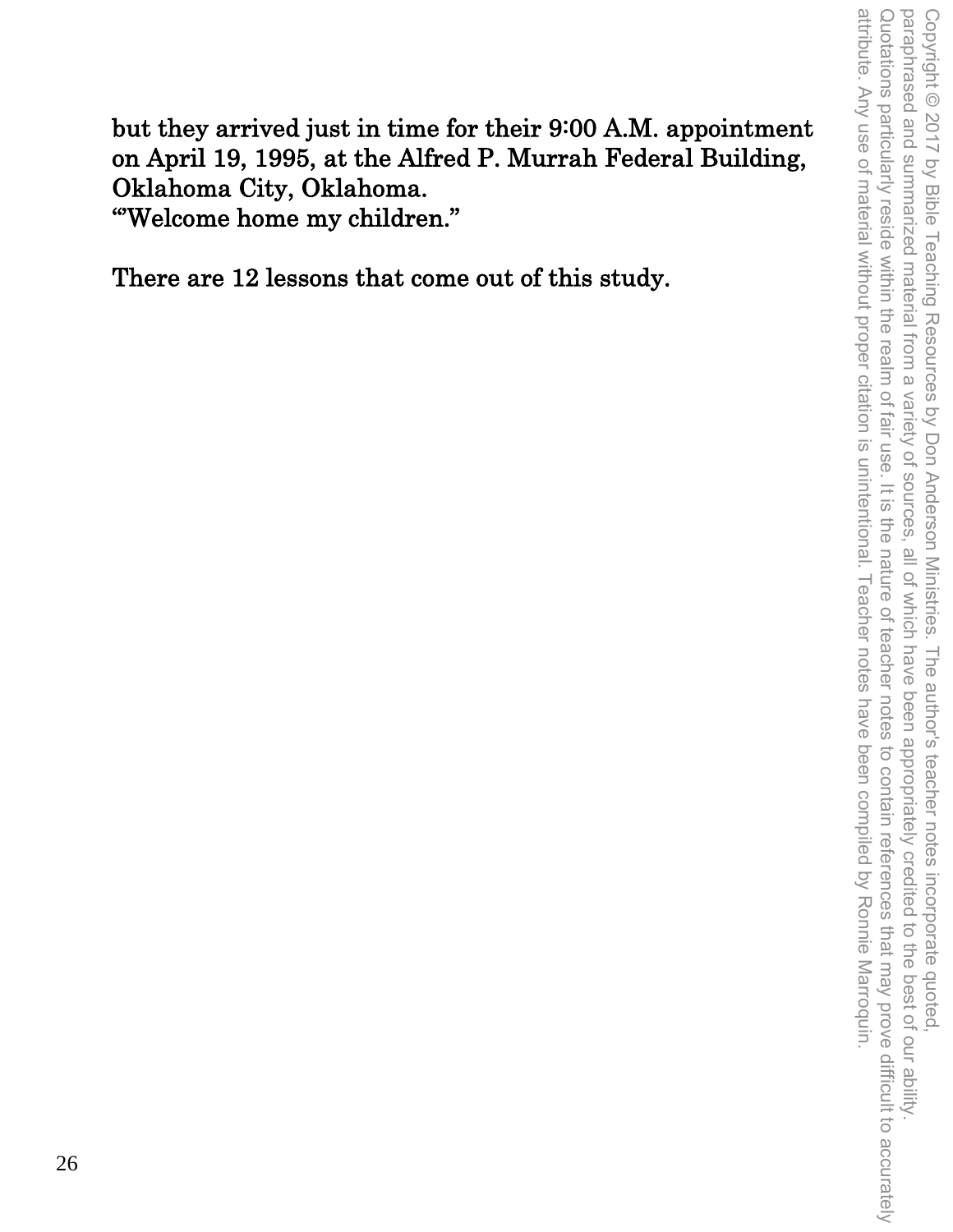# LESSONS FROM THE PASSAGE:

LESSON #1: Do not focus on what was but on what will be.

- LESSON #2: "Do not focus on what you do not have, focus on what you do have and be grateful for it." (Joan Lunden).
- LESSON #3: The essence of chastity is not the suppression of lust, but the total orientation of one's life towards a goal." (Dietrich Bonhoeffer)
- LESSON #4: Lord, keep me from getting distracted by "disputing about words" (verse 14).
- LESSON #5: Have you ever made a presentation of yourself to God with no strings attached, total commitment without reservation?
- LESSON #6: In order to make a fantastic finish, it is absolutely necessary to be in the "word of truth" on a daily basis (verse 15).
- LESSON #7: It is required that a fantastic finisher is well acquainted with the contents of the Bible before he takes his finals.
- LESSON #8: Can you say that you are focused on the "word of truth" and this one thing I do? (verse 15).
- LESSON #9: False teaching progresses toward greater "ungodliness" and "spreads as does cancer" (verses 16 & 17).
- LESSON #10: Do you know for sure that you are His and that you are progressively being made more holy?

LESSON #11: Have you deviated from the "truth"? (verse 18).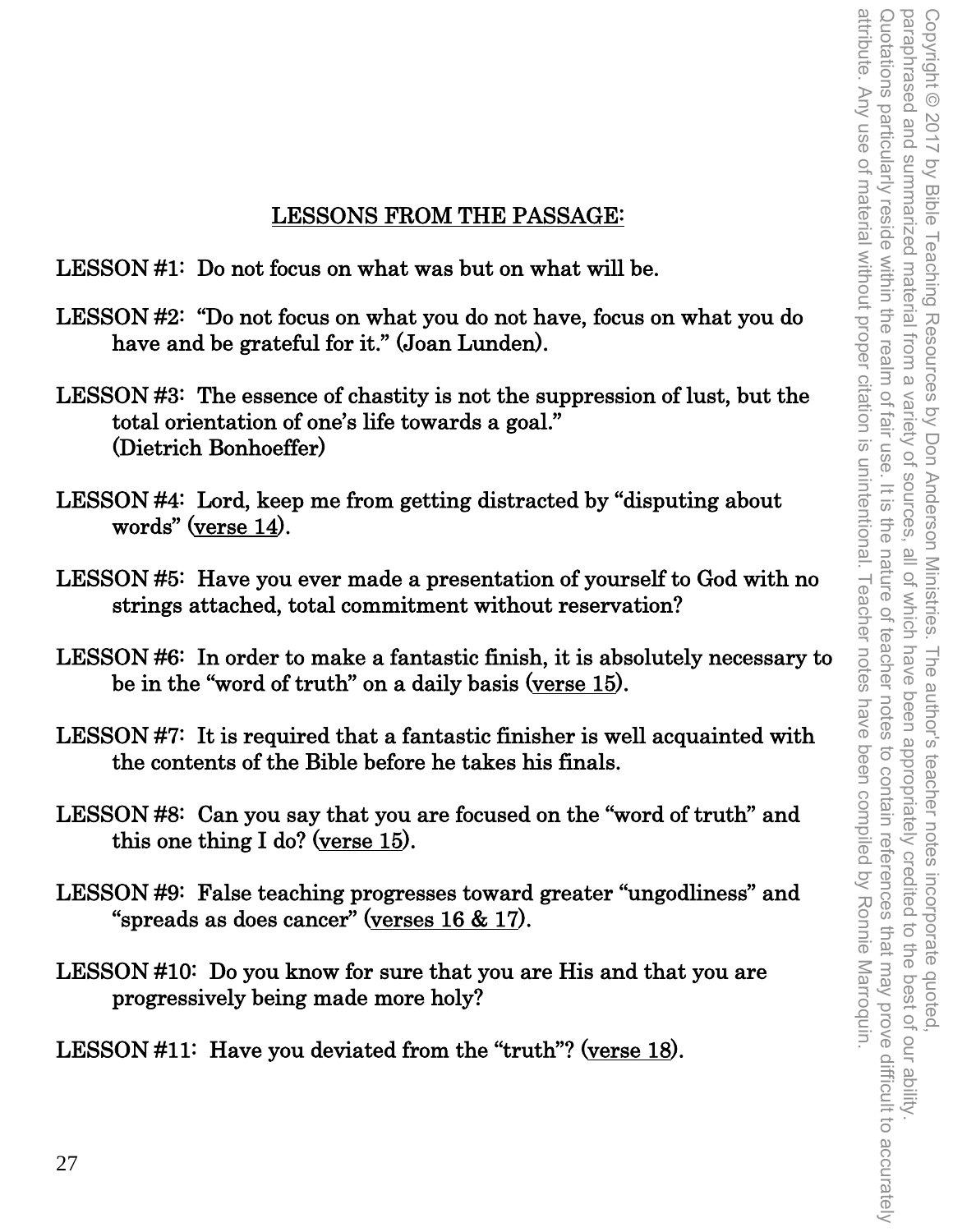LESSON #12: "Lord, grant that whatever I may need to lay aside to fulfill Your will may not be seen as a sacrifice, but rather as the pathway to true achievement."

## STUDIES IN THE SECOND EPISTLE OF PAUL TO TIMOTHY

"The Twelve Steps to a Fantastic Finish"

Key verse 2:15 — "Make every effort to present yourself to God, approved, as a workman who does not need to be ashamed, guiding the word of truth along a straight path."

STEP NUMBER SIX – Focused: This One Thing I Do

2 Timothy 2:14-19

Key verse 2:15 Notes

 $\underline{v}$ . 14 These things be reminding them, charging them in the presence of God not to be disputing about words, which results in not even one useful thing, in addition to ruining the ones who are hearing.

v. 15 Make every effort to present yourself to God, approved, as a workman who does not need to be ashamed, guiding the word of truth along a straight path.

v. 16 But be avoiding profane, empty talk; for they will make further progress in ungodliness.

v. 17 And their word will spread as does cancer. Of whom are Hymenaeus and Philetus,

v. 18 who missed the mark concerning the truth, saying that the resurrection has already taken place, and they are upsetting the faith of some.

v. 19 Nevertheless, the firm foundation of God stands, having this inscription: "The Lord knows those who are His, and let everyone who is naming the name of the Lord abstain from wickedness."